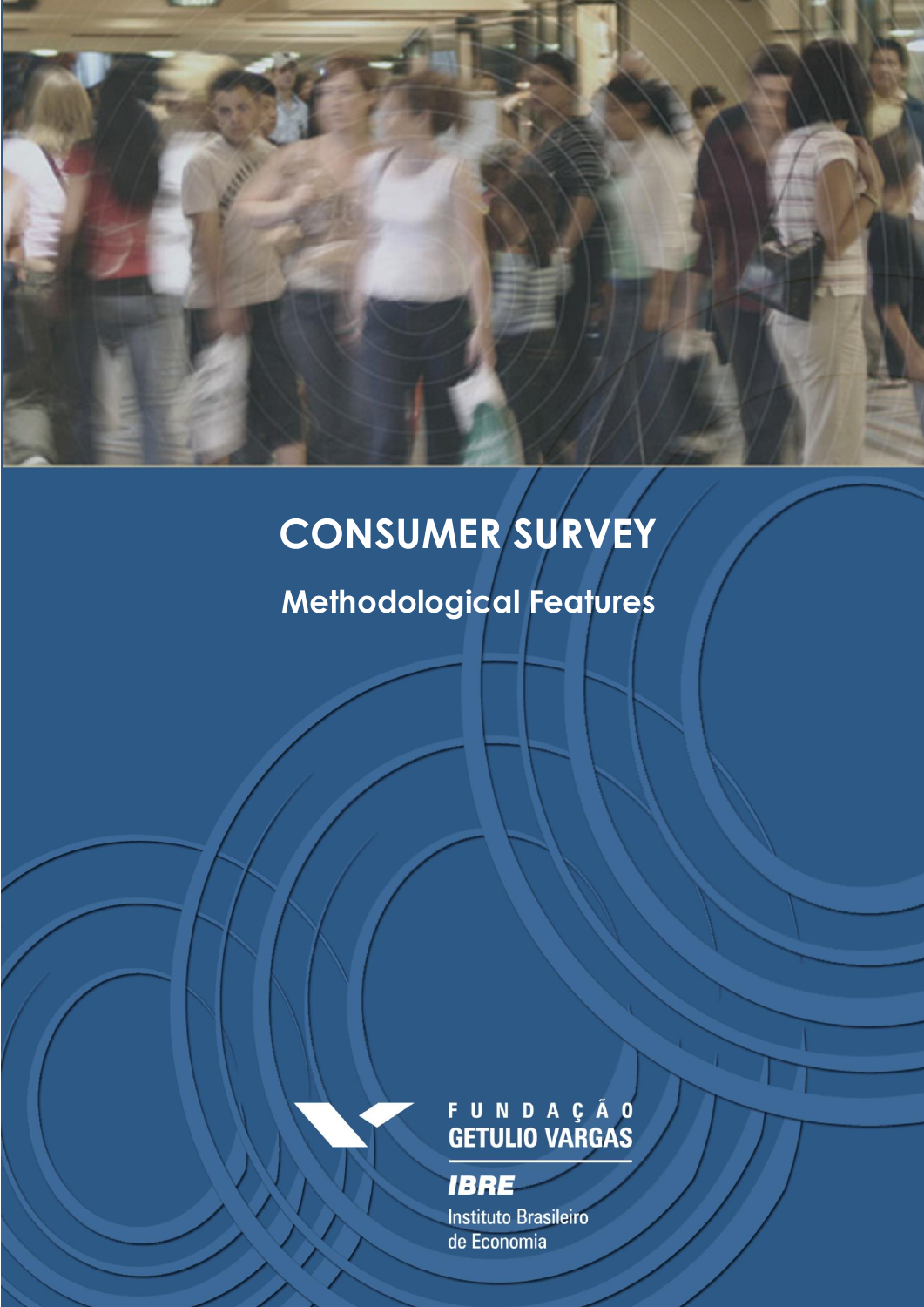

### **SUMMARY**

| L.                                                                                              |  |
|-------------------------------------------------------------------------------------------------|--|
| II.                                                                                             |  |
|                                                                                                 |  |
|                                                                                                 |  |
|                                                                                                 |  |
|                                                                                                 |  |
|                                                                                                 |  |
|                                                                                                 |  |
|                                                                                                 |  |
|                                                                                                 |  |
|                                                                                                 |  |
|                                                                                                 |  |
|                                                                                                 |  |
|                                                                                                 |  |
|                                                                                                 |  |
|                                                                                                 |  |
|                                                                                                 |  |
|                                                                                                 |  |
|                                                                                                 |  |
|                                                                                                 |  |
|                                                                                                 |  |
|                                                                                                 |  |
|                                                                                                 |  |
| BASED ON YOUR EVERYDAY, HOW DO YOU PERCEIVE THE CURRENT SITUATION OF THE ECONOMY IN YOUR<br>1.  |  |
|                                                                                                 |  |
| 2. IN THE NEXT SIX MONTHS, THE ECONOMIC SITUATION OF THE CITY WHERE YOU RESIDE WILL BE:  26     |  |
| 3.                                                                                              |  |
| 4.                                                                                              |  |
| 5.                                                                                              |  |
| 6.                                                                                              |  |
| 7.                                                                                              |  |
| IN VIEW OF THE ECONOMIC SITUATION OF THE COUNTRY, YOU BELIEVE THAT NOW IT IS A:  27<br>8.       |  |
| 9.                                                                                              |  |
| 10. DO YOU INTEND TO PURCHASE ANY CONSUMER DURABLE GOOD (ELECTRO-ELECTRONIC, DOMESTIC UTILITIES |  |
|                                                                                                 |  |
|                                                                                                 |  |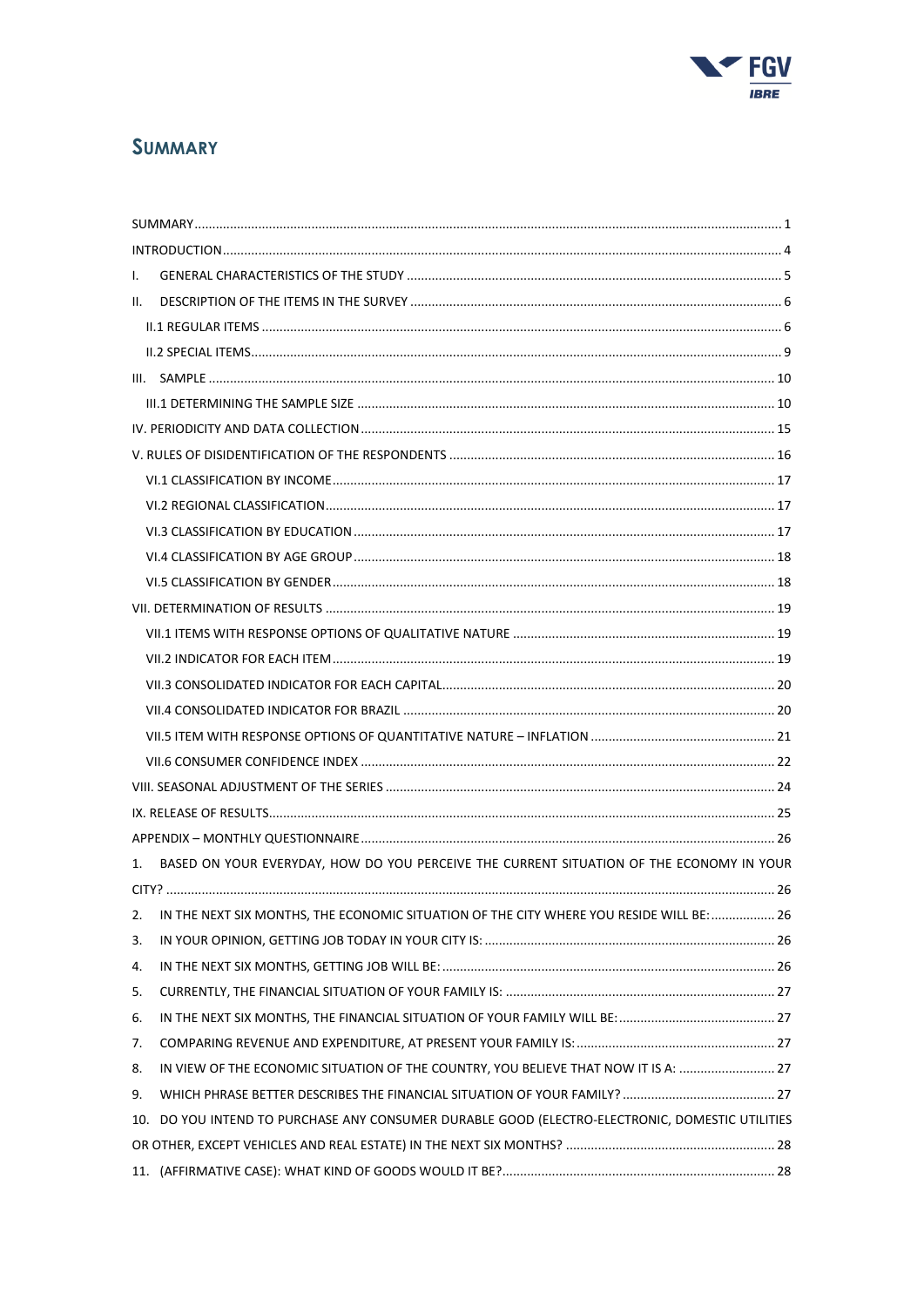

|     | 12. IN THE NEXT SIX MONTHS, COMPARED TO THE LAST SIX MONTHS, YOUR EXPENSES WITH DURABLE CONSUMER |  |
|-----|--------------------------------------------------------------------------------------------------|--|
|     |                                                                                                  |  |
|     |                                                                                                  |  |
|     |                                                                                                  |  |
|     |                                                                                                  |  |
|     |                                                                                                  |  |
|     |                                                                                                  |  |
|     |                                                                                                  |  |
| 19. |                                                                                                  |  |
| 20. |                                                                                                  |  |
|     |                                                                                                  |  |
|     |                                                                                                  |  |
|     |                                                                                                  |  |
|     |                                                                                                  |  |
|     |                                                                                                  |  |
|     | 26. IN YOUR OPINION, HOW MUCH WILL BE THE BRAZILIAN INFLATION OVER THE NEXT 12 MONTHS? %  30     |  |
|     |                                                                                                  |  |
|     |                                                                                                  |  |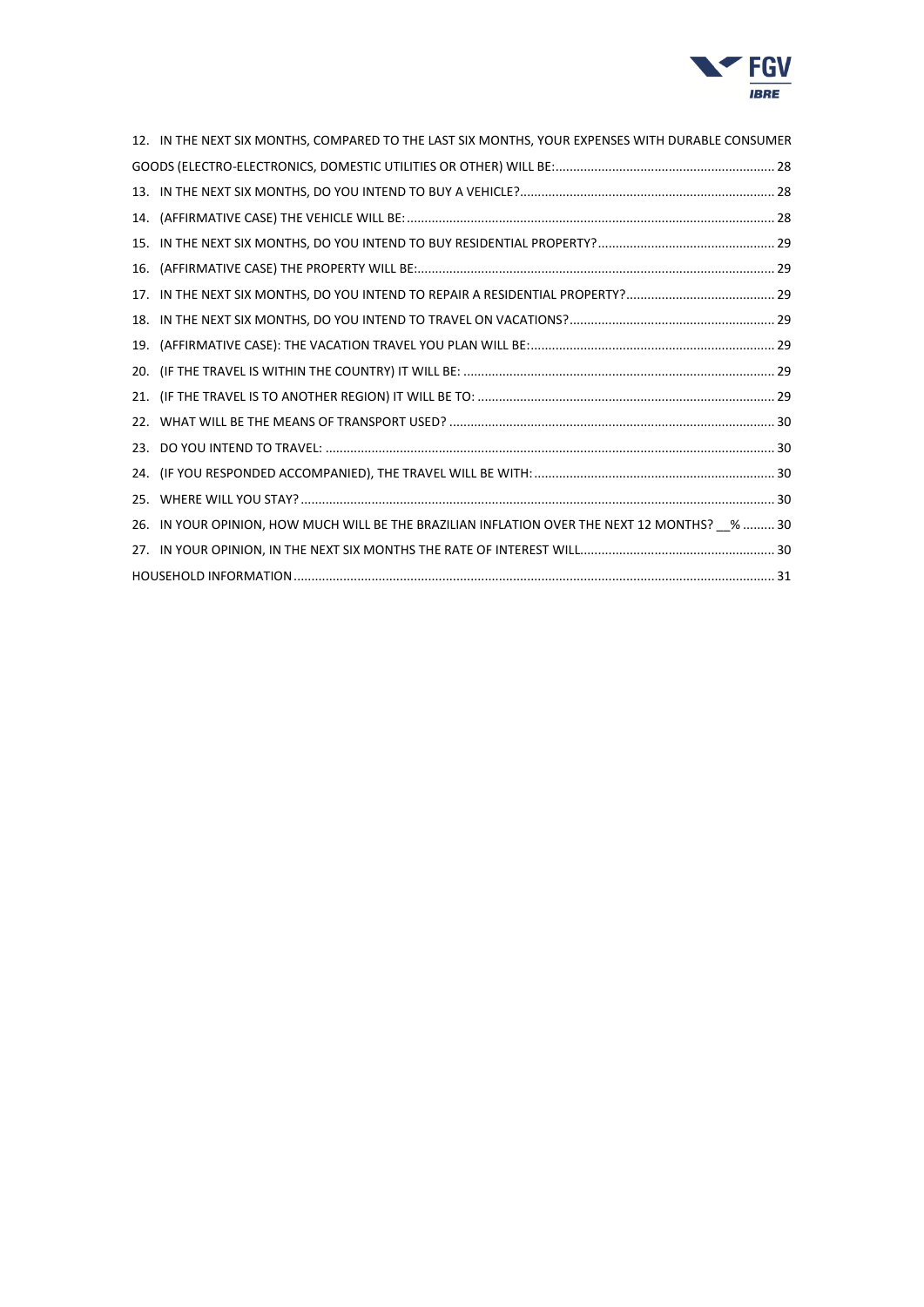

## <span id="page-3-0"></span>**INTRODUCTION**

Economic tendency surveys are continued studies that generate useful information for monitoring the current situation and anticipation of future events in the economy. From a questionnaire with response options mostly of qualitative nature (eg: *purchases will increase / will be stable / will decrease*) are built indicators that express, in figures, the sentiment of consumers or businessmen regarding the economy, family financial conditions, decisions on savings and consumption, etc.

In Brazil, the Brazilian Institute of Economics (IBRE) is a pioneer in such research, with the Industry Survey, as of 1966. From 2005 it began to conduct monthly the Consumer Survey, whose systematic releases have acquired an important role among economists and economic policy makers by providing timely information to help anticipate tendencies of the official economic aggregates.

The monitoring of consumer sentiment aims to produce information on their decisions on spending and future savings. These, in turn, are useful indicators in anticipation the short-term tendency of the economy. The Consumer Survey, however, aims to generate information that reflect the macroeconomic conditions in vigor and to extract information in the psychological scope not captured by traditional economic indicators, thus contributing to the improvement of economic forecasting models.

This paper presents the main conceptual and methodological features of the study. In the second section, as follows, are described the general characteristics. In the third are presented the researched topics. In the fourth section is specified the sectorial scope. The paper continues with Section V, which describes the design and the form of treating the sample. In sections VI and VII, we discuss the periodicity and form of data collection, while Section VIII sets out the privacy rules of the respondent.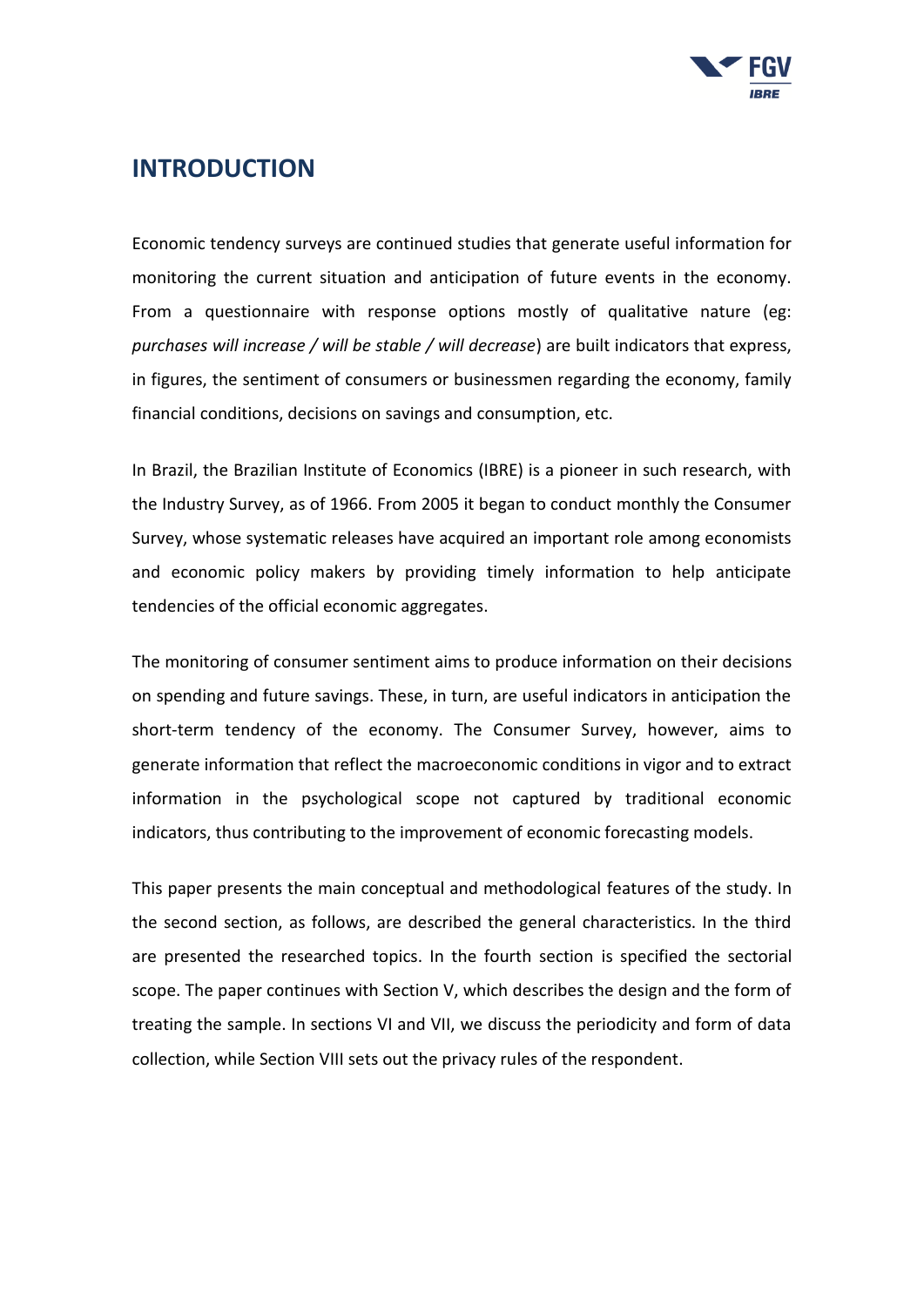

## <span id="page-4-0"></span>**I. GENERAL CHARACTERISTICS OF THE STUDY**

The Consumer Survey is a monthly survey that aims to generate indicators regarding topics such as general economic situation, household financial situation, labor market, savings, intention to purchase durable goods, inflation expectations and interest rate.

The time horizon of the questions contained in the questionnaire can be classified into three modalities:

- a) Observations on the time of performing the survey;
- b) Forecasts for the next six months;
- c) Forecast for the next 12 months (specific case of the question about inflation). The response options for the questions asked monthly to consumers are qualitative in nature, with the exception of the item related to inflation for the next twelve months.

The predictions and observations are made in a comparative way (*much better / much worse, better / worse or equal; easier / harder, easy / difficult or equal*). The assessments, in turn, refer to the absolute level of the variable (*very good / very poor, good / poor or normal; very easy / very hard, easy / hard or normal*).

Monthly are verified some of the basic information concerning the respondent's age, education, household size and income. Household income and region are used as weights for calculating the results.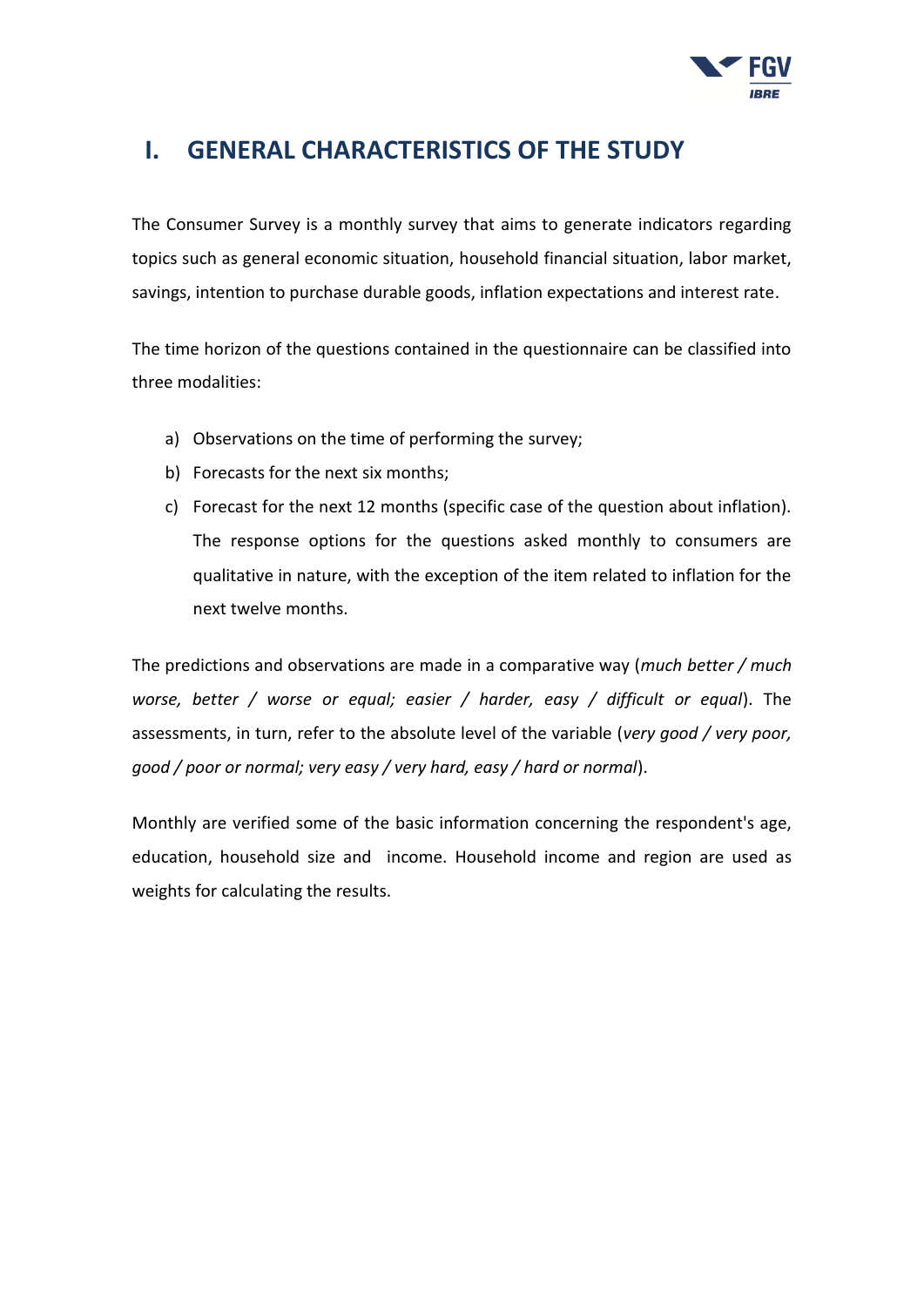

## <span id="page-5-0"></span>**II. DESCRIPTION OF THE ITEMS IN THE SURVEY**

#### <span id="page-5-1"></span>**II.1 REGULAR ITEMS**

The Consumer Expectations Survey regularly consults around twenty items on consumer assessments and expectations. Next is presented a detailed description of the main questions and their response options:

**Local Economic Situation -** This item seeks to measure how the consumer assesses the economic situation in the city where they reside and their expectations for the next six months;

**Household Financial Situation -** qualification of the financial situation of the respondent's family in two time horizons: the present moment and expectations for the next six months;

**Savings -** regarding this topic, the study has two items: the first assesses the flow of the household budget, when consulting it if the end result on the reference month will be savings, indebt or equilibrium. The second seeks to assess whether the interviewee considers the current situation in favor of saving or consumption;

**Employments -** questions about **Labor Market** follow the same criteria of observation on the present moment and forecast for the next six months, assessing the degree of difficulty in obtaining employment and future expectations;

**Purchase of Durable Goods -** the consumer is asked about their intentions to purchase durable goods in the horizon of six months ahead compared to the previous six months. Are considered durable goods: electro-electronics, domestic utilities and other; except automobiles and properties, dealt with separately in another item of the study. In the case of an affirmative answer they are prompted to specify the goods to be purchased.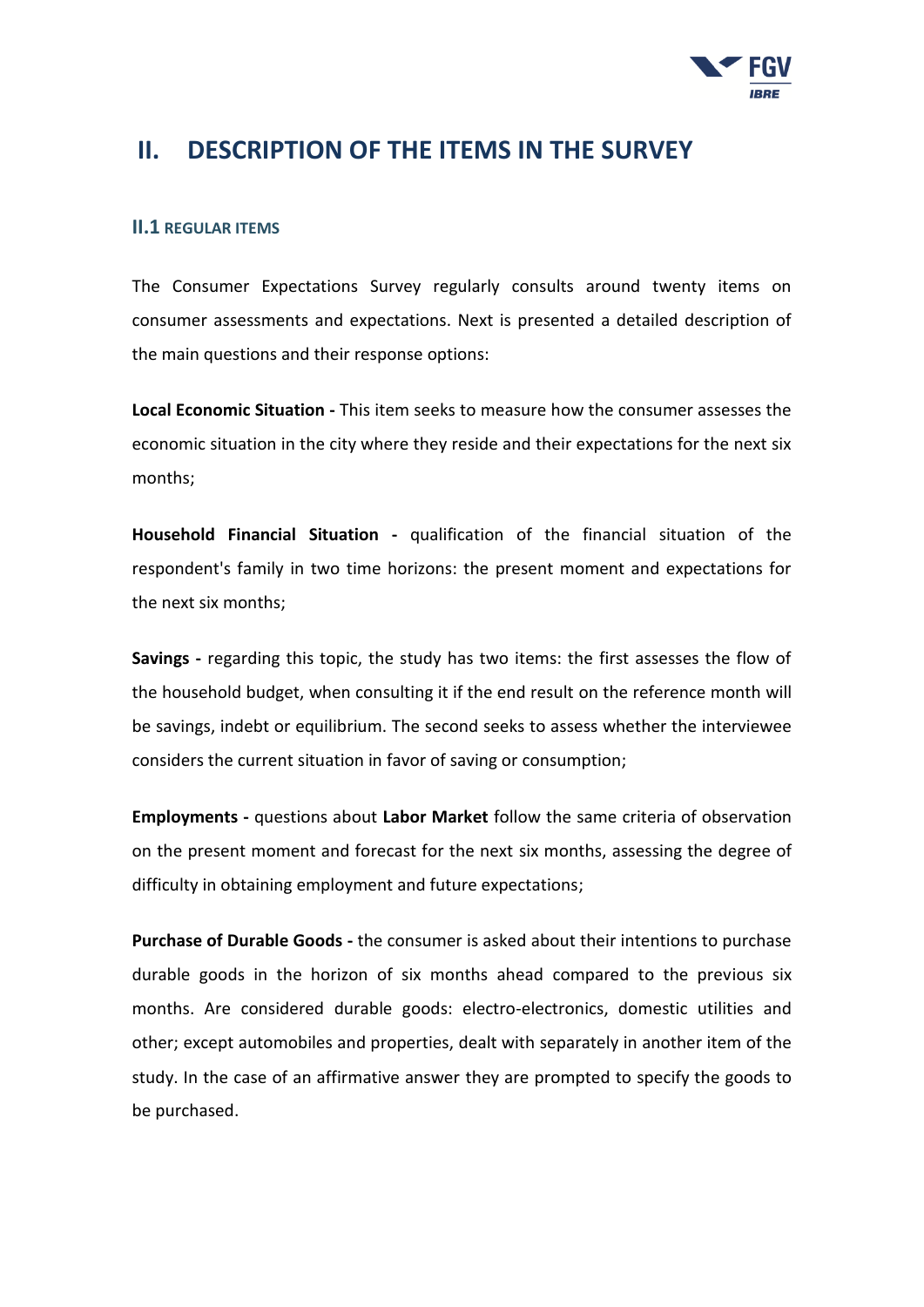

**Specific Purchases -** a group of items assesses intentions to purchase specific goods by consumers in the six coming months. The first one asks about the intention of purchasing durable goods with details of what type of durable goods will be purchased. The second asks about the intention for purchasing automobiles, specifying, in the case of affirmative response, whether the automobiles is *new or used*. The third one captures the impetus for the acquisition of properties, specifying, in affirmative case, whether *new or used*. Finally, the respondent is surveyed about their intentions for repair property. The related response options are *yes, uncertain or no*.

The Survey also includes items related to Vacations Travel. Among the questions asked, consumers are surveyed about their intention to travel in the six months ahead. If the answer is affirmative, the following items refer to the travel destination (*within the country or abroad*) in the case of a domestic trip, which region (*north, northeast, central-west or south*), the type of means of transport to be used (*car, plane, bus or other*).

**Inflation** – This item seeks to measure, in quantitative terms, the consumer expectations of inflation for the next twelve months;

**Interest rate** – consumer expectations for the tendency of interest rates over the next six months. As in the case of inflation, there is no specification on the type of interest rates;

The table below summarizes the main topics and items covered in the study, the reference period of the questions included in the questionnaire and response options offered for each question.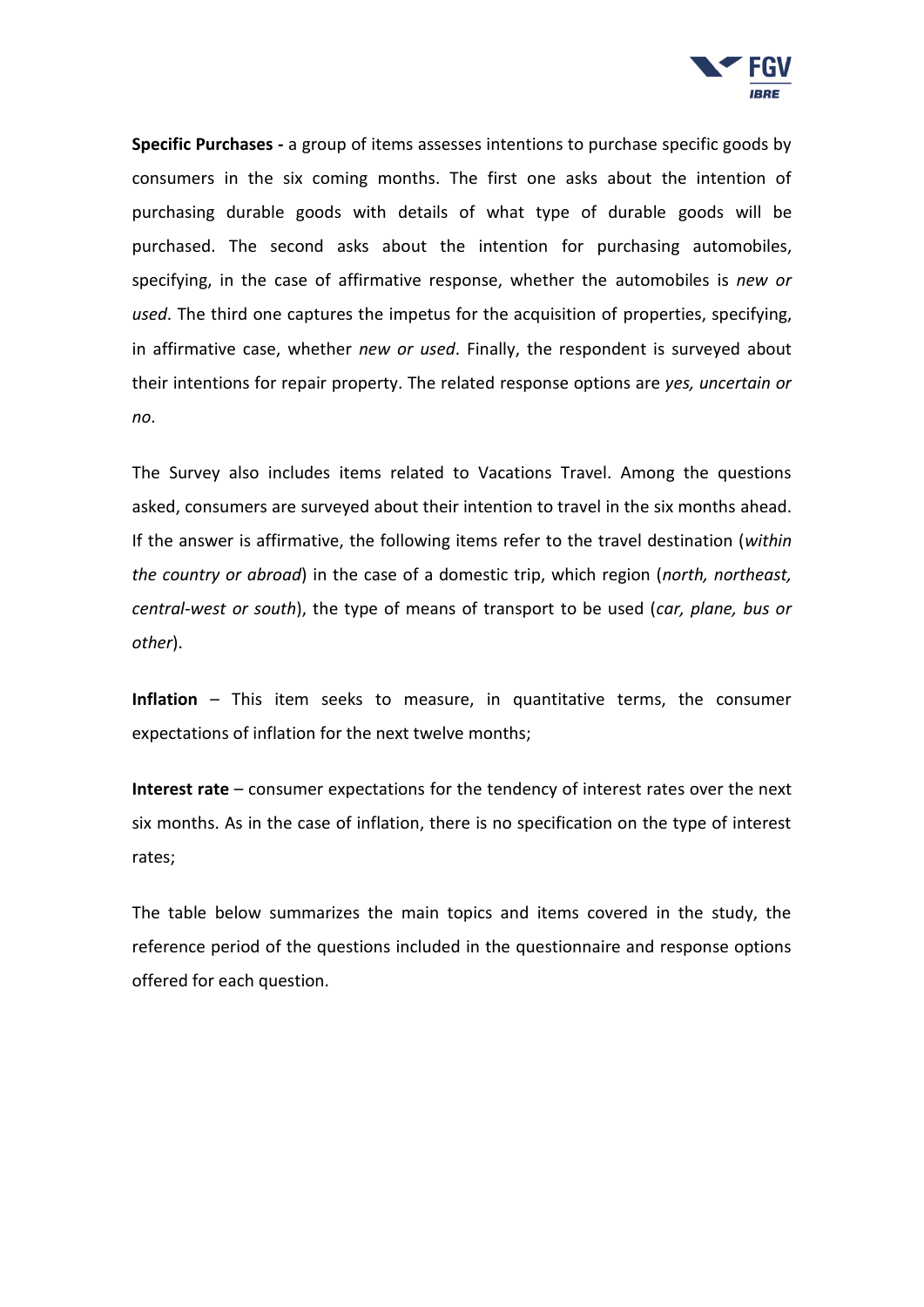

| Topic/item*                                   | <b>Reference period for</b><br>responses | <b>Response Options</b>                                                                                                   |
|-----------------------------------------------|------------------------------------------|---------------------------------------------------------------------------------------------------------------------------|
|                                               | At the moment                            | Very good, good, normal, poor,<br>very poor                                                                               |
| Local Economy Situation                       | Next six months                          | Much better, slightly better,<br>equal, slightly worse, much<br>worse                                                     |
|                                               | At the moment                            | Very easy, easy, normal, hard,<br>very hard                                                                               |
| Employment                                    | Next six months                          | Much easier, a little easier,<br>equal, a little harder, much<br>harder                                                   |
| Household Financial Situation                 | At the moment                            | Very good, good, normal, poor,<br>very poor                                                                               |
|                                               | Next six months                          | Much better, slightly better,<br>equal, slightly worse, much<br>worse                                                     |
| Savings                                       | Next six months                          | Saving much, saving a little,<br>balanced, indebting a little,<br>indebting much                                          |
|                                               |                                          | Yes, uncertain, no                                                                                                        |
| <b>Purchase of Durable Goods</b>              | Next six months                          | Specifying the goods                                                                                                      |
|                                               |                                          | Much larger, little larger, equal,<br>little smaller, much smaller                                                        |
| Purchase of automobiles                       |                                          | Yes, uncertain, no                                                                                                        |
| (affirmative case)                            |                                          | New, used, doesn't know                                                                                                   |
| Purchase of real estate                       | Next six months                          | Yes, uncertain, no                                                                                                        |
| (affirmative case)                            |                                          | New, used, doesn't know                                                                                                   |
| Renovating properties                         |                                          | Yes, uncertain, no                                                                                                        |
| <b>Vacations Travel</b><br>(affirmative case) |                                          | Yes, uncertain, no                                                                                                        |
| Destination                                   | Next six months                          | Within the country and/or<br>abroad<br>Within the state or other region<br>North, Northeast, Midwest,<br>Southeast, South |
| Means of transport                            |                                          | Vehicle, airplane, bus and/or<br>other                                                                                    |
| Companion                                     |                                          | Alone, Accompanied<br>Spouse, children, other relatives,<br>friends, co-workers or fellow<br>students, other              |
| Accommodation                                 |                                          | Hotel/inn, homeownership,<br>rented residence, friends and/or<br>relatives home, other                                    |
| Inflation                                     | Next twelve months                       | In percentage                                                                                                             |
| Interest rate                                 | Next six months                          | Rise, remain, drop                                                                                                        |

#### **Table 1: Items, reference period and response options**

\* The distinction between topic and item is necessary only for the items related to purchase of automobiles, purchasing properties and vacations travel, which can also be classified as part of the topic of "*specific purchases*".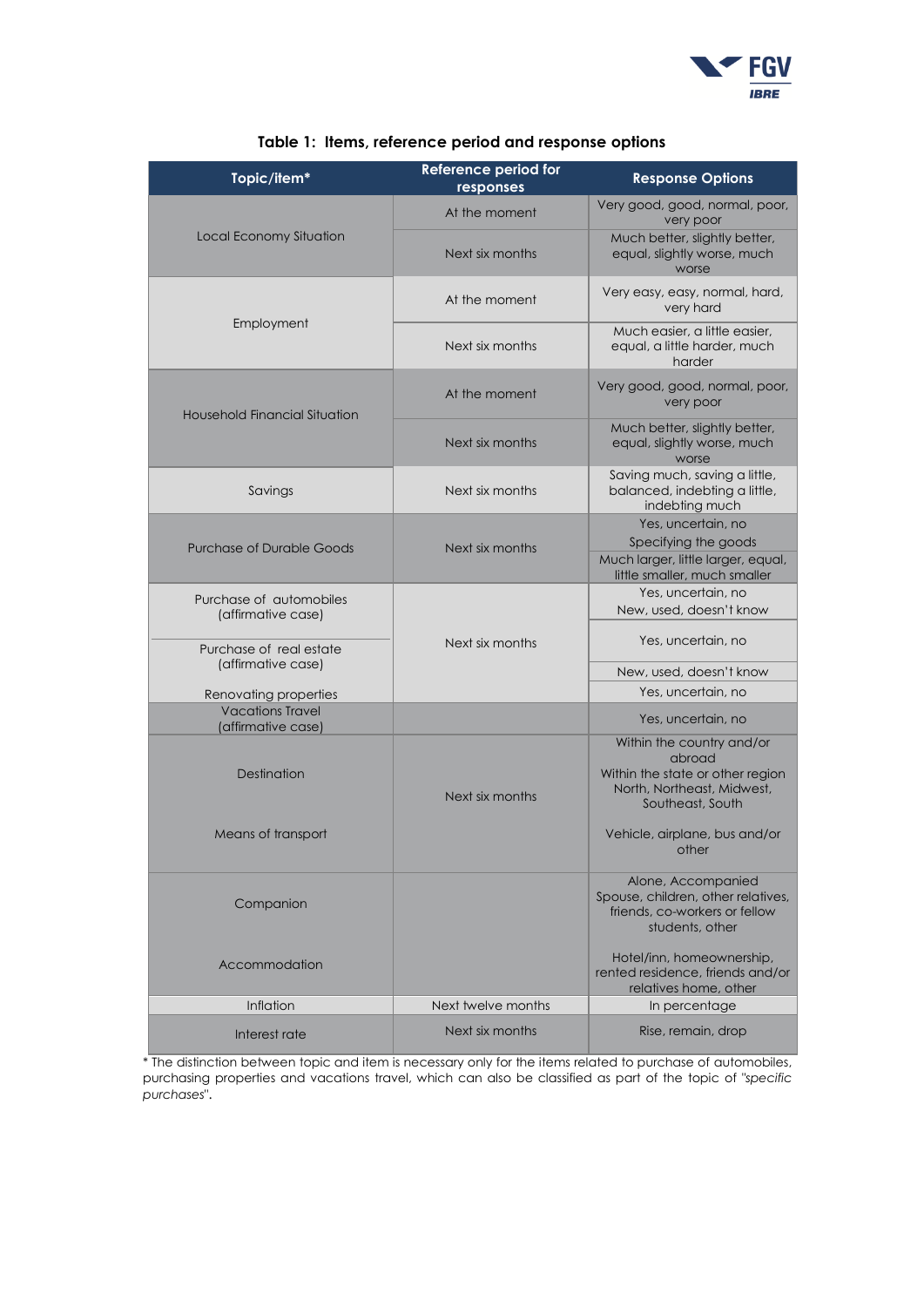

#### <span id="page-8-0"></span>**II.2 SPECIAL ITEMS**

Special items are applied periodically. Some of these items relate to consumption in some periods of the year: Carnival, Mother's Day, Father's Day, Children's Day and Christmas.

There are also economic items of conjunctural interest, which can generate extraordinary items, applied in isolation.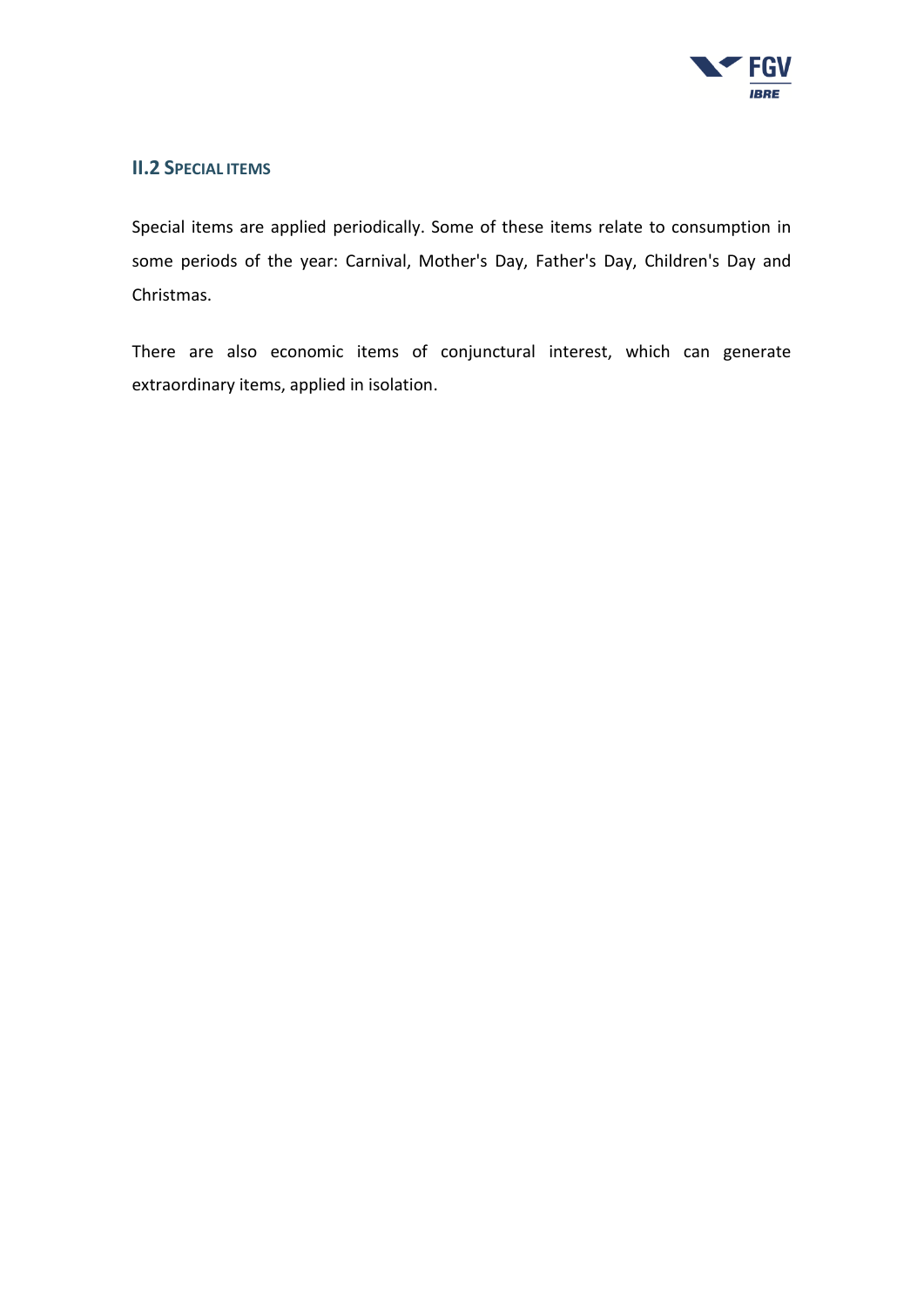

## <span id="page-9-0"></span>**III. SAMPLE**

#### <span id="page-9-1"></span>**III.1 DETERMINING THE SAMPLE SIZE**

The study aims to estimate, with a low sampling error and high probabilistic reliability, proportions of responses in multiple choice questions. For example: the proportion of consumers who think the household financial situation is much worse, worse, equal, better or much better, in the next six months. In this example, five proportions should be estimated by the survey:

 $P_1$  = much worse (%),  $P_2$  = worse (%),  $P_3$  = equal,  $P_4$  = better and  $P_5$  = much better (%). In this situation, the sample size is determined to estimate the parameters of a random variable that has Multinomial distribution. In other words,

#### $X \sim$  Multinomial ( $P_1, P_2, ..., P_n$ )

**The sample size** should solve:

$$
P\left(P_i - \hat{P}_i \mid < \text{erro} \right) = 1 - \alpha \quad i = 1, 2, \dots, k.
$$

Where,

- $\bullet$  P<sub>i</sub>: proportion to be estimated;
- $\hat{P}_i$ : estimator of the proportion  $P_i$  ( $P_i = n_i / n$ , where  $n_i$  is the number of favorable responses to the alternative i and n is the sample size);
- Error: maximum error of the estimative resulting from the use of a sample (referred to as sampling error and usually set to 0.02 or 2%);
- $\bullet$   $\alpha$ : probability for the estimation error to be higher than the chosen;
- $1 \alpha$ : level of probabilistic reliability of the sample (usually 95%).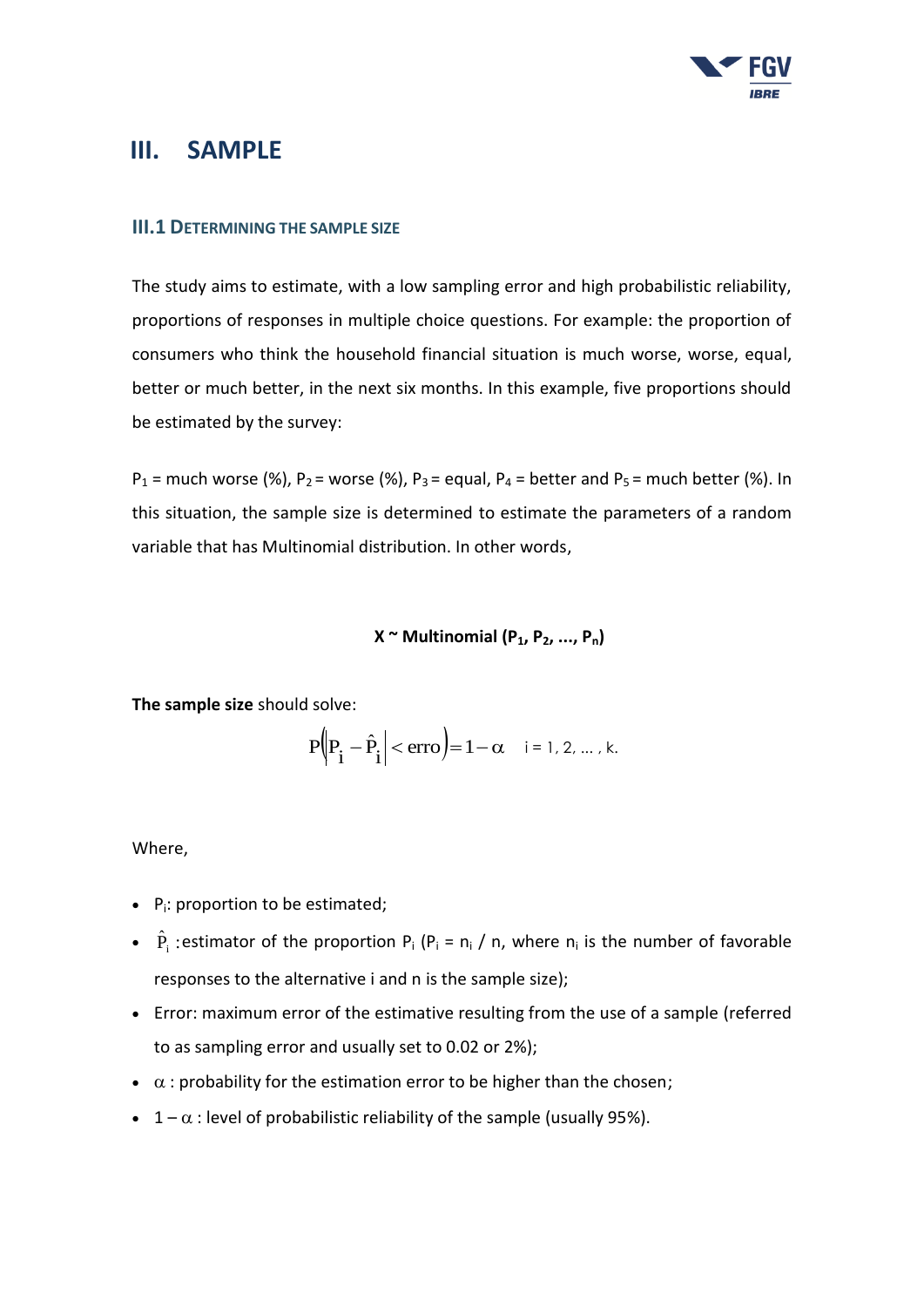

Therefore, the sample size (n) should ensure an estimation error below the established and with high probabilistic reliability. **Thus, the sample size was determined:** 1

$$
n = \frac{n_0 \times N}{n_0 + N - 1} \qquad ; \qquad n_0 = \frac{z_{\alpha/2}^2 \times \sigma_X^2}{\text{erro}^2}
$$

Where,

-

- n: sample size for a finite population;
- N: size of the population of interest;
- $z_{\text{m/2}}$ : value for the abscissa of N(0, 1) that determines P(Z >  $z_{\text{m/2}}$ ) =  $\text{m/2}$ ;
- $\sigma_X^2$  : variance of the characteristic of interest X (because this parameter is unknown, usually working with the maximum variance,  $Max\{Var(X)\} = 0,25$ ).

Using the above formula with 95% of probabilistic reliability, it is presented in the table below the calculations of different sample sizes for the study, for different sampling errors.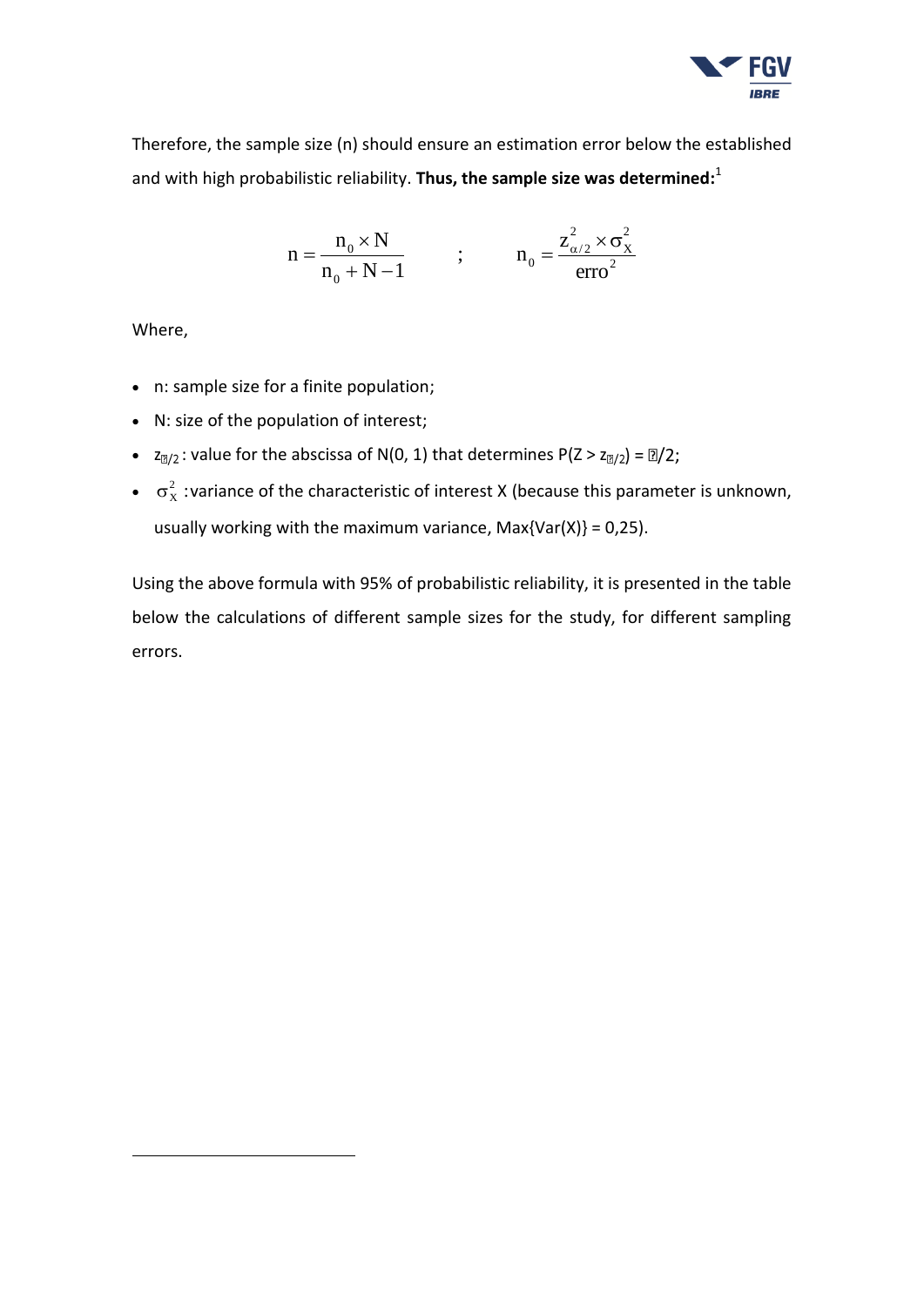

| <b>Case</b>    | <b>Absolute</b><br><b>Sampling</b><br><b>Error</b> | <b>Sampling Error</b><br>(%) | <b>Sample</b><br>size (n) |
|----------------|----------------------------------------------------|------------------------------|---------------------------|
| $\mathbf{1}$   | 0.0200                                             | 2.00                         | 2,400                     |
| $\overline{2}$ | 0.0210                                             | 2.10                         | 2,178                     |
| 3              | 0.0219                                             | 2.19                         | 2,000                     |
| $\overline{4}$ | 0.0220                                             | 2.20                         | 1,984                     |
| 5              | 0.0230                                             | 2.30                         | 1,816                     |
| 6              | 0.0240                                             | 2.40                         | 1,667                     |
| 7              | 0.0250                                             | 2.50                         | 1,537                     |
| 8              | 0.0260                                             | 2.50                         | 1,421                     |

#### **Table 2: Samples size for different sampling errors**

Following international standards, the sample was selected so as to have a confidence interval of 95% and absolute sampling error of 2.19, setting the size of 2000 consumers to represent Brazil.

#### III.2 DETERMINING DESIGN AND SAMPLING SELECTION

Once you have determined the total sample size, the next step is the definition of its design and selection. The type of sample to be used in a survey depends crucially on the knowledge of the target population. The more detailed this knowledge, more easy and accurate becomes the job of selecting an effectively representative sample of this population.

When determining a sample, the statistical concept of population representativeness should always be followed. This concept is that the sample contains all strata of the population and in the same proportion of the population. That is, the fractions or proportions of sampling strata should be equal to fractions or proportions of the population strata  $\left(\frac{n_i}{n} = \frac{N_i}{N}\right)$  $\frac{n_i}{n} = \frac{N_i}{N}$ , this ensures representativeness.

In the case of the Consumer Expectations Survey, the POF-IBGE (2002/2003), provided quantitative information on income and household consumption (expenditure) in the Brazilian capitals enabling to set, on the target population, a stratified sample by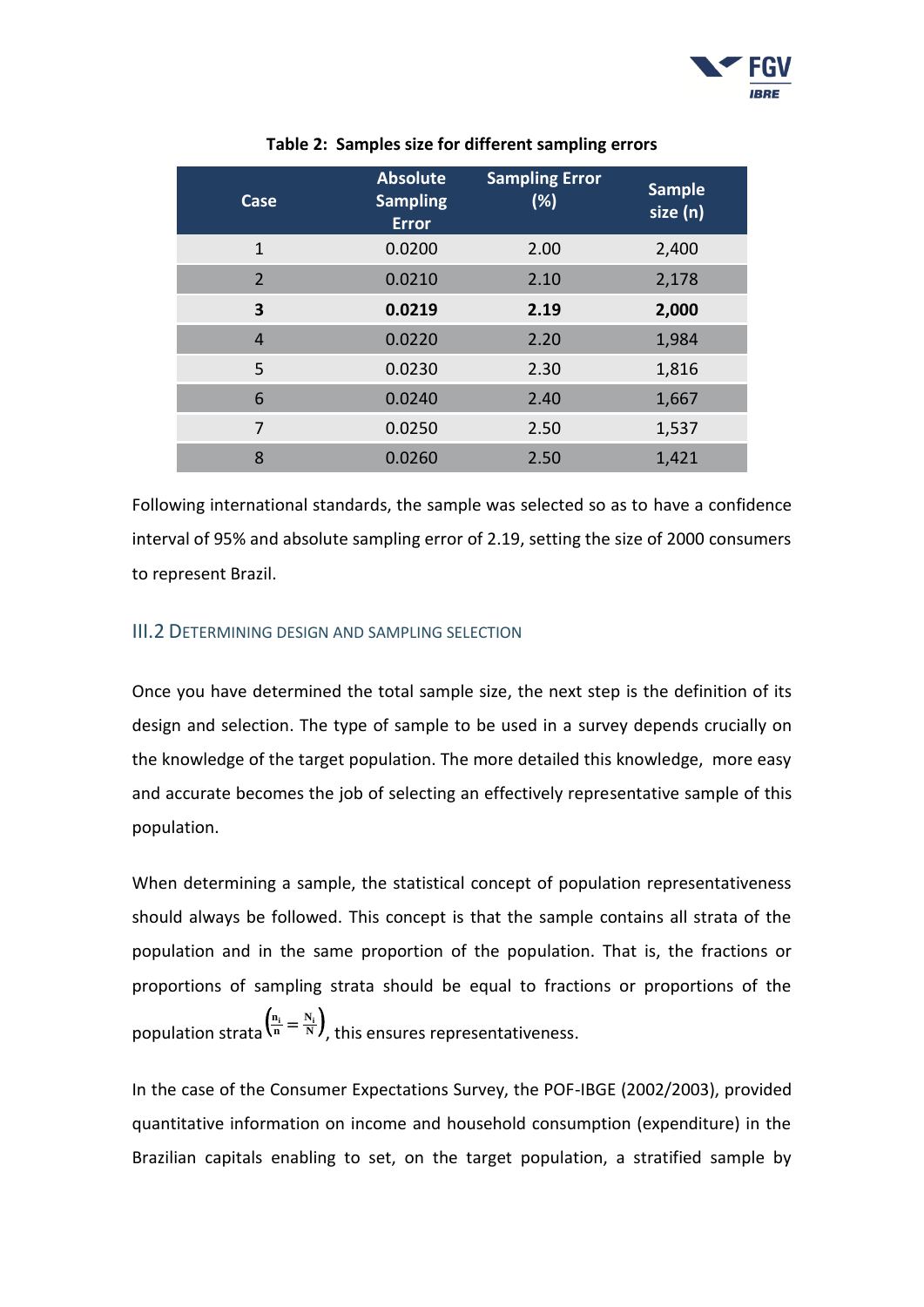

income and region of interest, proportionalized by the participation of household consumption in each stratum.

The Table 3 below shows the distribution of household consumption, by income class and regions that form the new target population of the survey. These proportions were used to define the sample design.

| <b>Total</b>          | <b>Total</b> | <b>Group 1</b> | <b>Group 2</b> | Group 3 | Group 4 |
|-----------------------|--------------|----------------|----------------|---------|---------|
| <b>Belo Horizonte</b> | 6.60         | 1.60           | 1.64           | 1.64    | 1.72    |
| <b>Brasília</b>       | 11.20        | 2.24           | 2.57           | 3.11    | 3.28    |
| Porto Alegre          | 5.43         | 1.16           | 1.37           | 1.45    | 1.45    |
| Recife                | 2.76         | 0.71           | 0.71           | 0.67    | 0.67    |
| Salvador              | 5.32         | 1.79           | 1.37           | 1.16    | 1.00    |
| Rio de Janeiro        | 25.91        | 6.26           | 6.88           | 6.51    | 6.26    |
| São Paulo             | 42.78        | 10.33          | 10.58          | 10.08   | 11.79   |
| <b>Brazil</b>         | 100.00       | 24.09          | 25.12          | 24.62   | 26.17   |

**Table 3: Distribution of consumption of Households living in the cities for results from Brazil, according to the income**

The percentages of the table above define the sample strata, defined as consumption proportions, for example: among the capitals studied, São Paulo and Recife are responsible, respectively, for 42.8% and 2.8% of total consumption. That is, the power of consumption in São Paulo (the largest capital in consumption) is more than 15 times the consumption in Recife (the smallest capital in consumption, in the study). Therefore, the number of households from São Paulo in the sample should maintain this difference in relation to the number of households in Recife.

Income classes in the sample were defined according to the quartiles of the empirical probability distribution of total consumption of households in the participating municipalities. Once calculated the quartiles of consumption, was performed the income cut-off for each quartile. Evidently, incomes found as limit for each class were not multiples of integers of minimum wages and, this way, the limits were approximated to the nearest integers. Note in the last line of Table 3 that the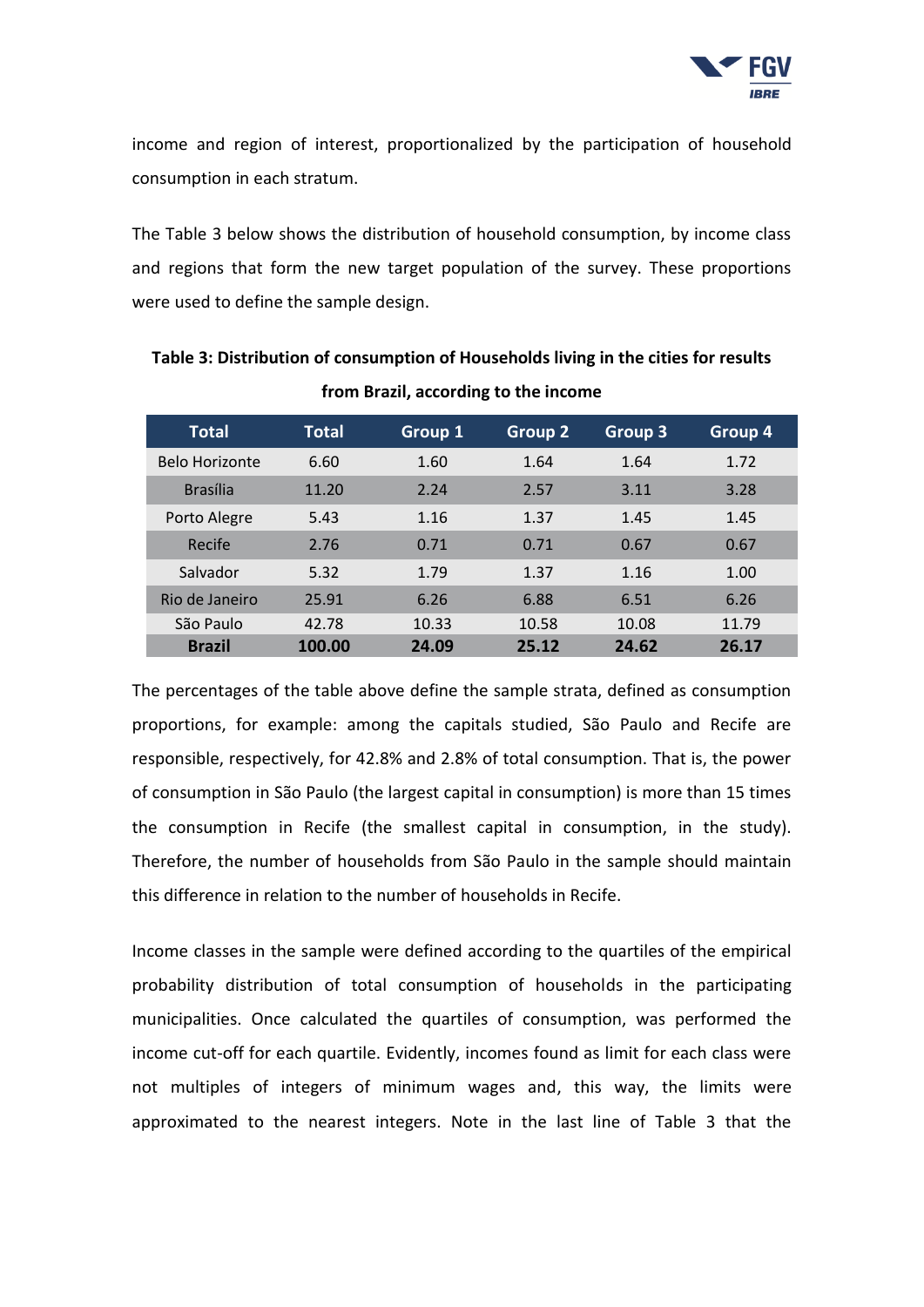

proportions of classes are close to 25%. You can read the same line, in which families with income up to R\$ 2,100.00 account for 24.09% of total consumption, and so on.

Below, in Table 4, we present the sample design with the amount of questionnaires applied in the seven Brazilian capitals, built upon strata and proportions of Table 3, for sample with 2.2% sampling error presented in Table 2.

| <b>Total</b>    | <b>Total</b> | Group 1 | <b>Group 2</b> | Group 3 | Group 4 |
|-----------------|--------------|---------|----------------|---------|---------|
| Belo Horizonte  | 133          | 32      | 33             | 34      | 34      |
| <b>Brasília</b> | 226          | 45      | 52             | 63      | 66      |
| Porto Alegre    | 111          | 23      | 28             | 30      | 30      |
| Recife          | 100          | 27      | 25             | 24      | 24      |
| Salvador        | 107          | 36      | 28             | 23      | 20      |
| Rio de Janeiro  | 516          | 124     | 137            | 130     | 125     |
| São Paulo       | 852          | 206     | 211            | 200     | 235     |
| <b>Brazil</b>   | 2045         | 493     | 514            | 504     | 534     |

#### **Table 4: Sample Size by Capital and Brazil**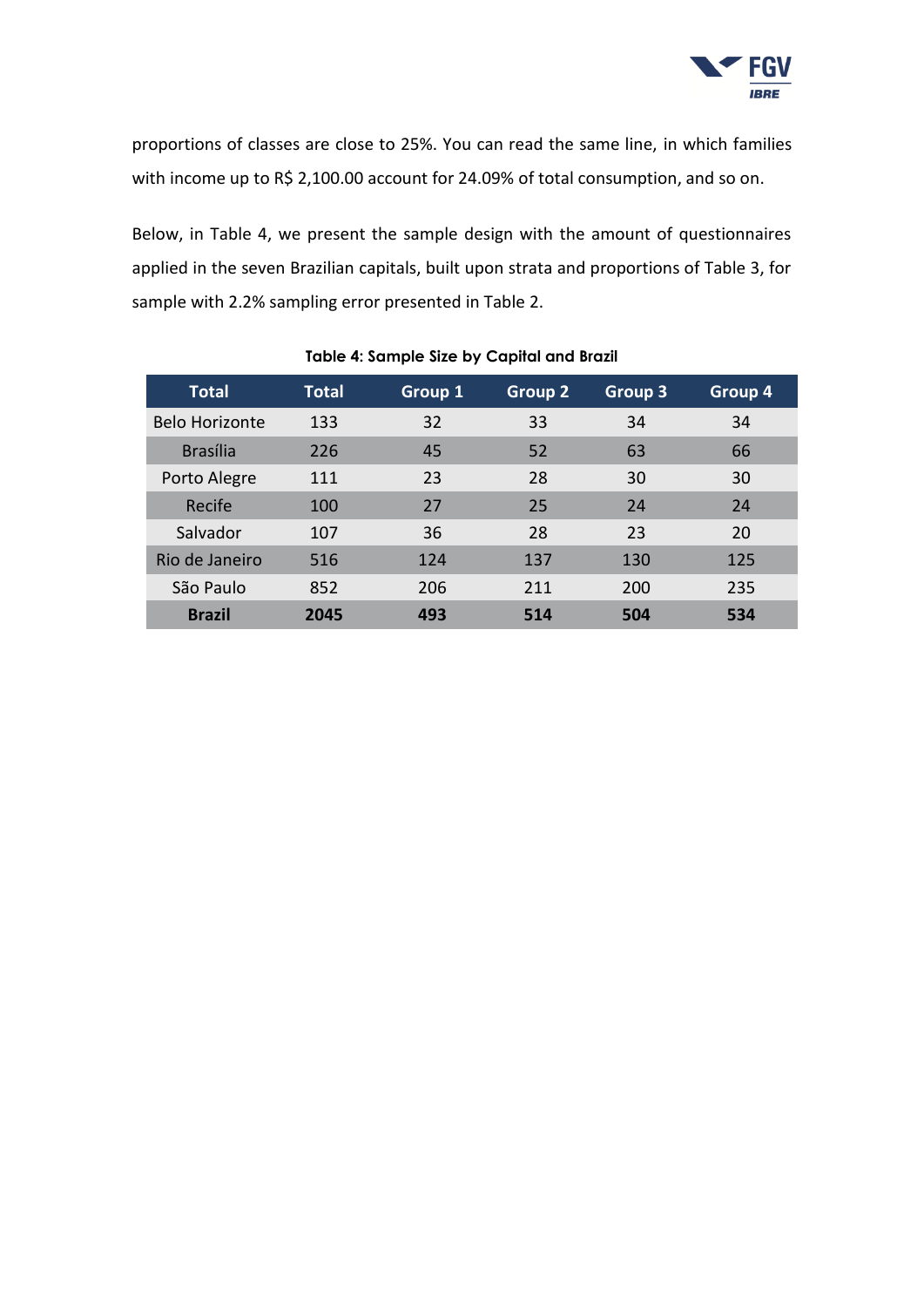

## <span id="page-14-0"></span>**IV. PERIODICITY AND DATA COLLECTION**

Data collection is guided by the Research Coordination of the FGV/IBRE. The researchers, as well as the supervisors, were evaluated, selected and trained specifically for this study.

The respondent is identified according to specifications provided by FGV/IBRE; preferably the head of the household must be over 18 years, with a profile of education, age and income as specified in the sample.

The survey responses are provided by phone.

After verifying the results, and along with the release of indicators, it is sent to all respondents, by e-mail, a report containing the main results of the survey and some related matters from the media as a form of retribution for their cooperation during the interview.

The collection period of the Consumer Expectations Survey is monthly, in the first three weeks of the month, equivalent to an average of 14 working days of the current month.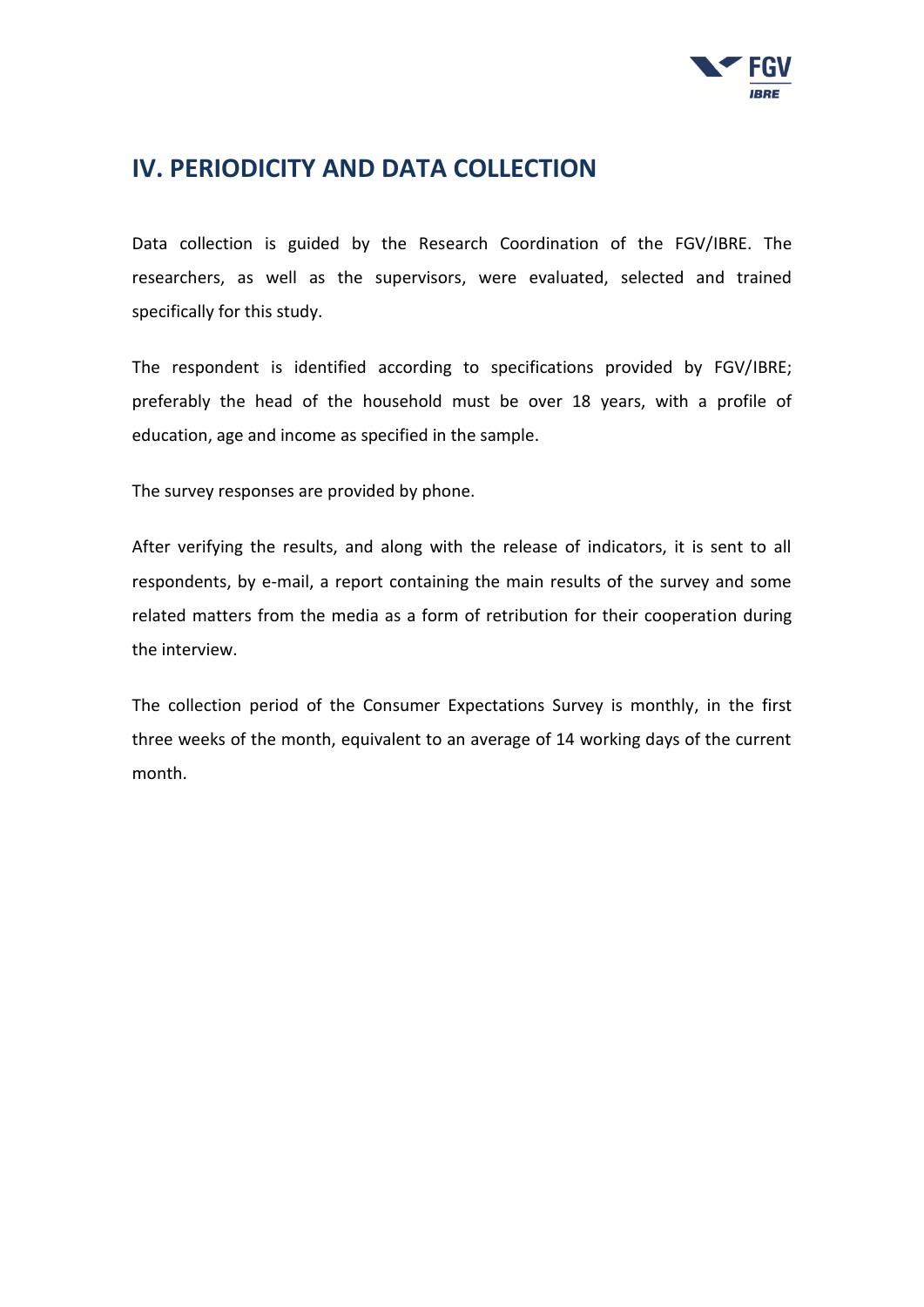

## <span id="page-15-0"></span>**V. RULES OF DISIDENTIFICATION OF THE RESPONDENTS**

In order to ensure the confidentiality of information provided during the course of this type of study, FGV/IBRE adopts rules for non identifying the respondents so as to prevent the individualization of the respondent.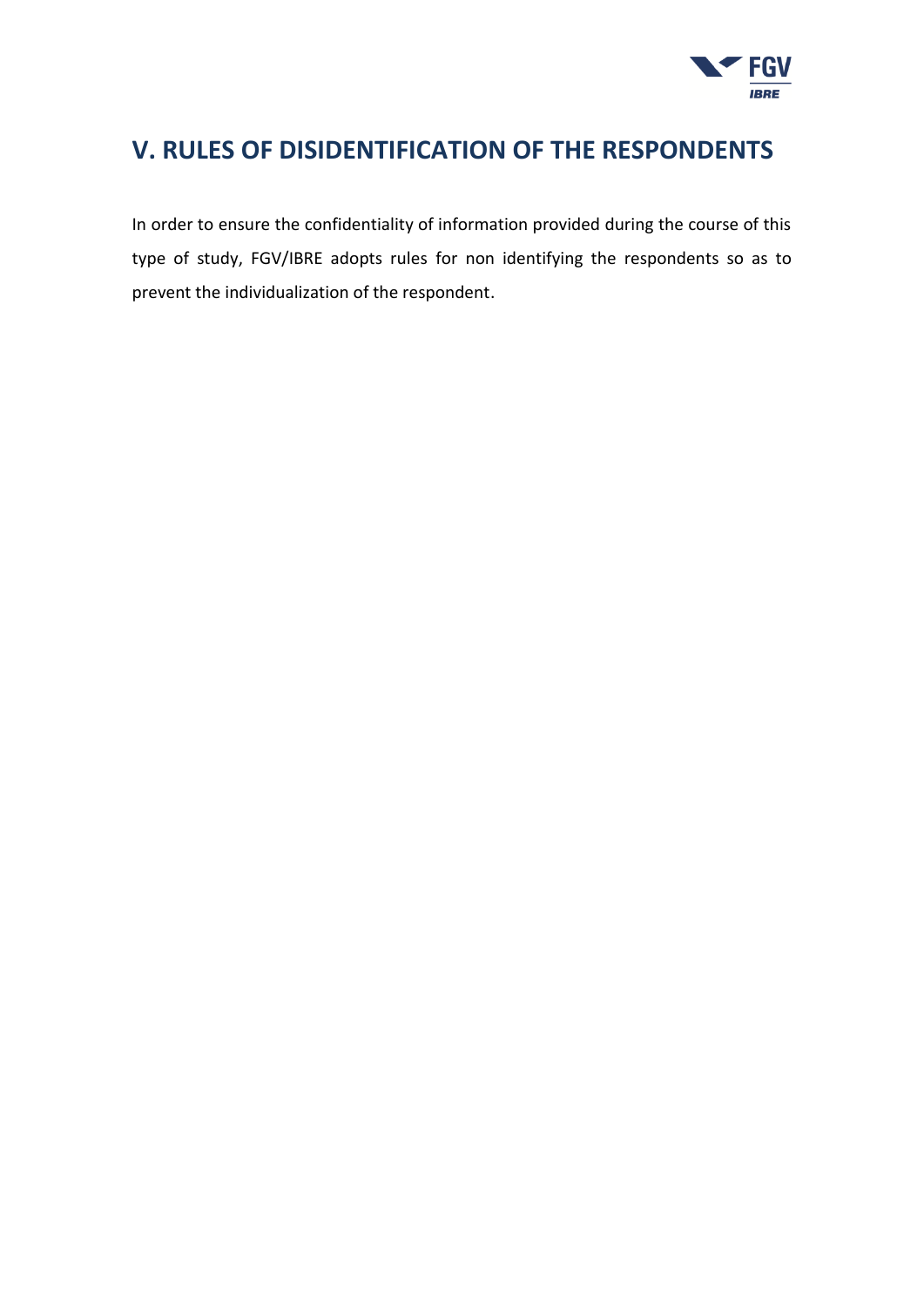

## **VI. FORM OF PRESENTATION OF RESULTS**

#### <span id="page-16-0"></span>**VI.1 CLASSIFICATION BY INCOME**

In the Consumer Survey, respondents are classified into four classes of household monthly income. As reported in section III of this methodology, the income levels presented below were defined in order to provide the sample:

- $\bullet$  Income Level 1 Up to R\$ 2,100;
- $\bullet$  Income Level 2 Between R\$ 2,100.01 and R\$ 4,800.00;
- Income Level 3 Between R\$ 4,800.01 and R\$ 9,600.00;
- Income Level 4 More than R\$ 9,600.01.

Each of the income level has similar weight in the national result.

#### <span id="page-16-1"></span>**VI.2 REGIONAL CLASSIFICATION**

The survey is conducted in the seven major capitals of Brazil, listed below. Each capital has sample and weight compatible with their representativeness in the Brazilian consumption.

- Belo Horizonte;
- Brasília;
- Porto Alegre;
- Recife;
- Salvador;
- Rio de Janeiro;
- São Paulo.

#### <span id="page-16-2"></span>**VI.3 CLASSIFICATION BY EDUCATION**

Besides the results by income levels and region, the survey enables the extraction of results according to six classes of education: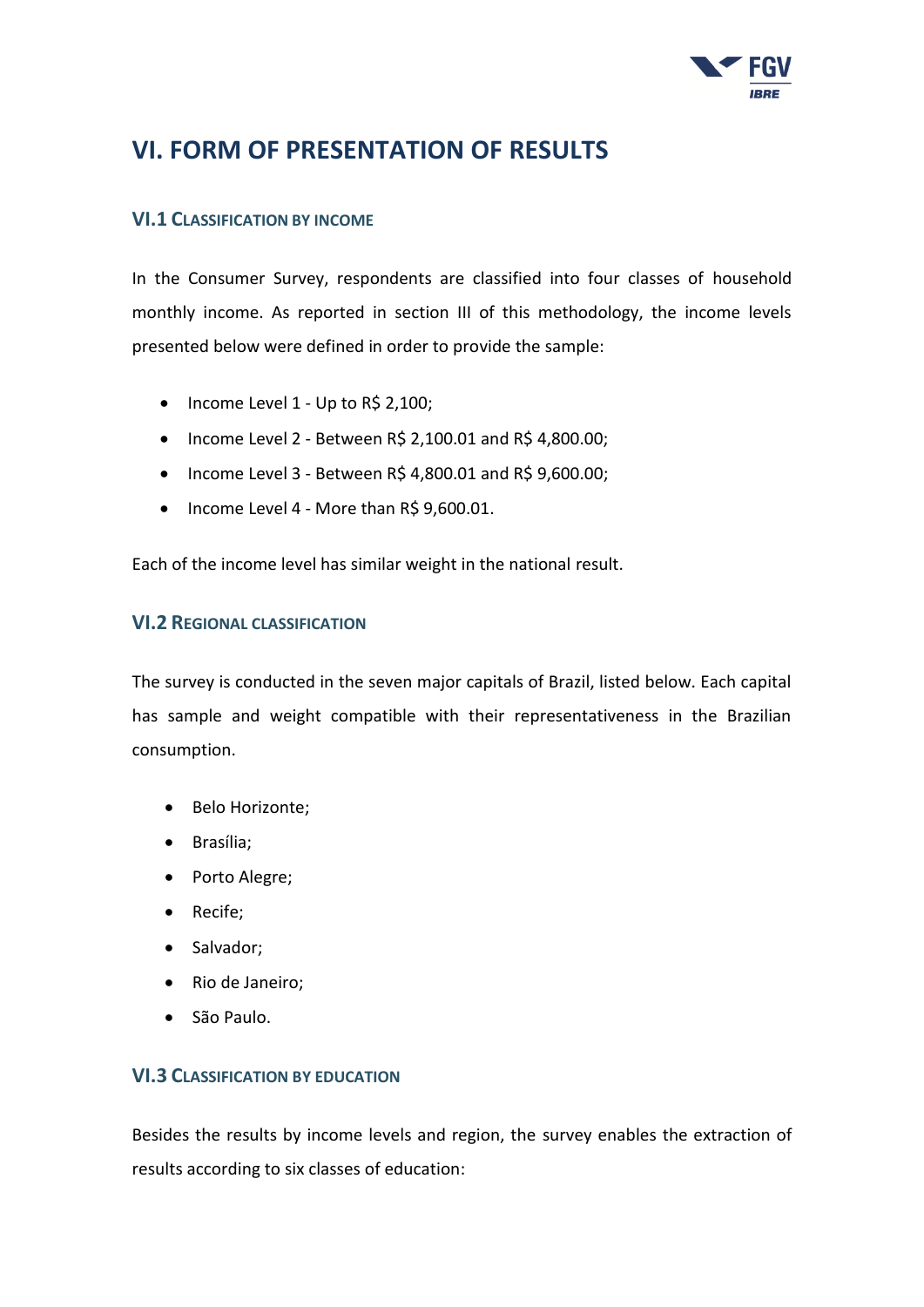

- Group 1 no education or incomplete initial;
- Group 2 complete initial or incomplete primary;
- Group 3 complete primary or incomplete secondary;
- Group 4 complete secondary or incomplete tertiary;
- Group 5 Complete tertiary;
- Group  $6$  Post-graduation

There are no quotas for determining each of the groups, however, being determined according to the customer profile of each of the capitals and monitored over time.

#### <span id="page-17-0"></span>**VI.4 CLASSIFICATION BY AGE GROUP**

The age group of the survey respondent is another variable that allows a more detailed analysis of the results. Consumers are classified into four groups:

- Group  $1 -$  Less than 35 years of age;
- Group 2 Between 35 and 44 years of age;
- Group 3 Between 45 and 60 years of age;
- Group  $4 -$  More than 61 years of age.

#### <span id="page-17-1"></span>**VI.5 CLASSIFICATION BY GENDER**

Finally, it is also possible to compare the results for male and female respondents.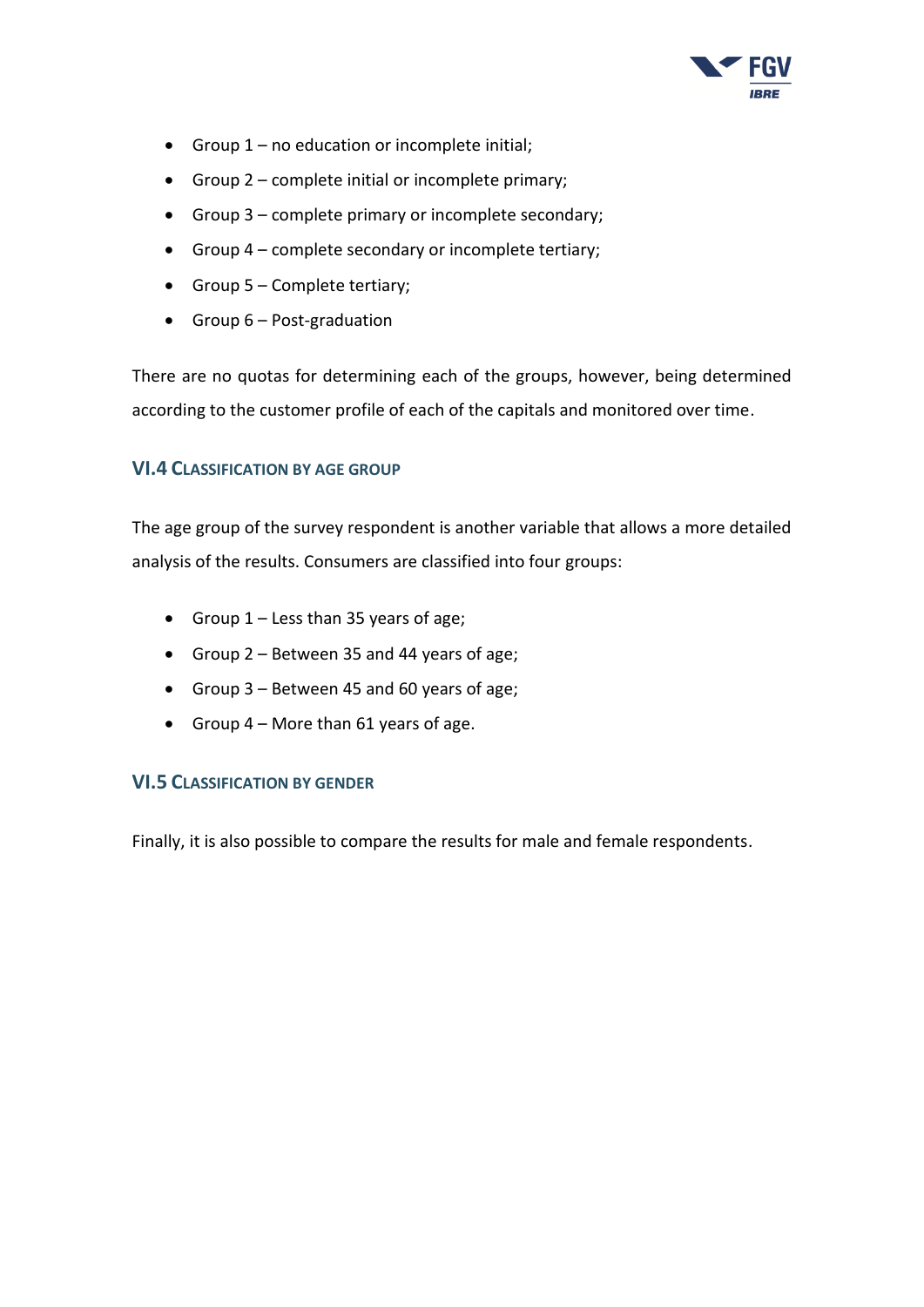

## <span id="page-18-0"></span>**VII. DETERMINATION OF RESULTS**

#### <span id="page-18-1"></span>**VII.1 ITEMS WITH RESPONSE OPTIONS OF QUALITATIVE NATURE**

The response options available to surveyed consumers are mostly qualitative in nature (e.g.: situation is good/poor will be better/worse). The results obtained are the relative frequencies, weighted, expressed as a percentage of respondents who chose each of the response options presented in the questionnaire.

Once obtained the relative frequencies of each response option, we calculate the difference in percentage points between the extreme options, favorable responses minus unfavorable (good versus poor; better minus worse) plus 100, as a way to avoid negative numbers.

#### <span id="page-18-2"></span>**VII.2 INDICATOR FOR EACH ITEM**

The indicator for each item is calculated as follows:

$$
Indicador_{q,r} = 100 + \left(\sum_{i=1}^{n_f} \beta_i - \sum_{j=1}^{n_d} \beta_j\right)
$$

Where:

Indicador<sub>q,r</sub> is the balance (100 + favorable responses - unfavorable responses) obtained for the item "q" related to income level "r";

 $n_f$  is the number of respondents in the income level "r" who opted for a favorable response in the item "q";

 $n_d$  is the number of respondents in the income level "r" who opted for an unfavorable response in the item "q";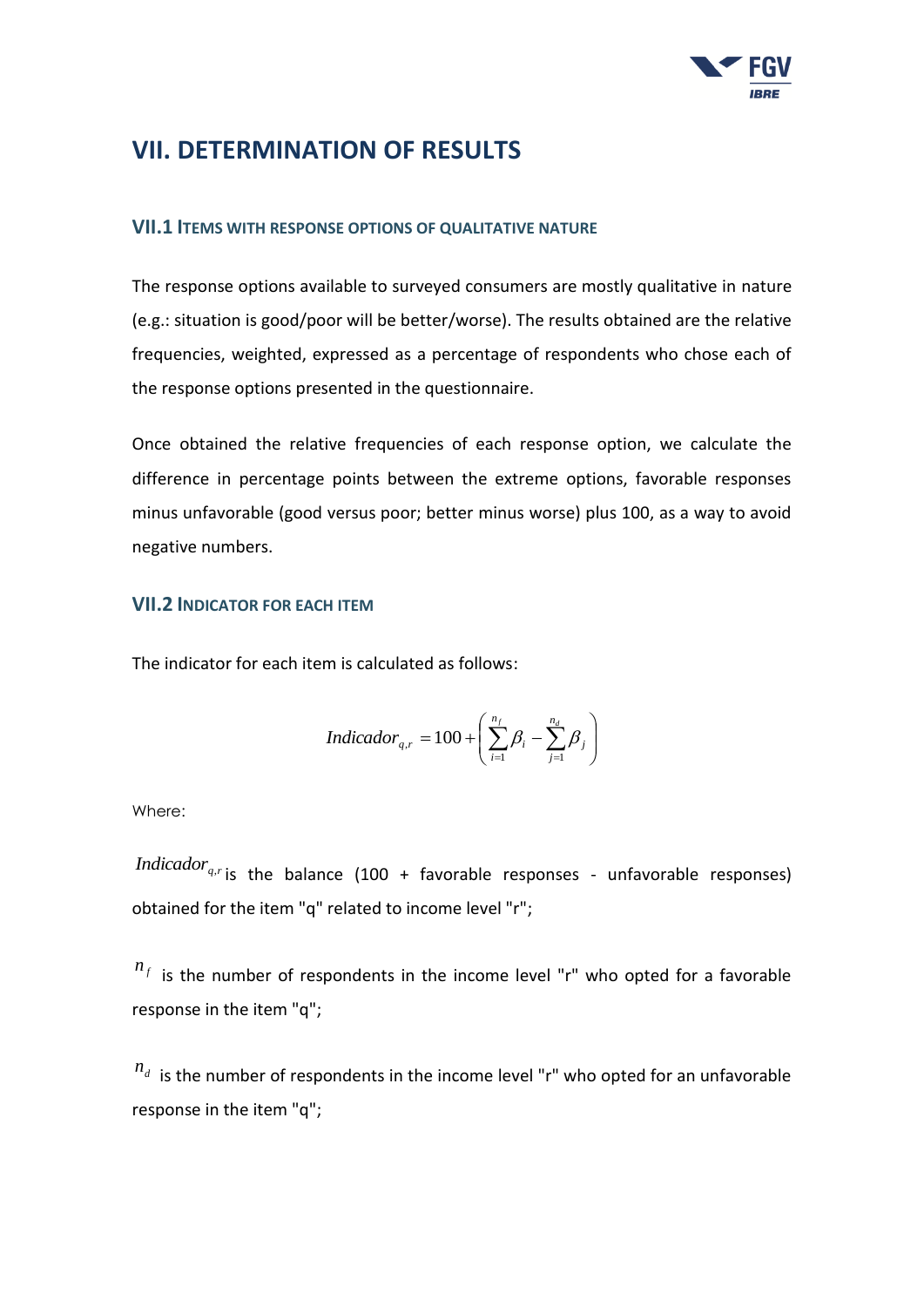

 $\beta_i$  is the weight, in the income level "r", of the i-th respondent who opted for a favorable response to the item "q";

 $\beta_j$  is the weight, in the income level "r", of the i-th respondent who opted for an unfavorable response to the item "q".

<span id="page-19-0"></span>**VII.3 CONSOLIDATED INDICATOR FOR EACH CAPITAL**

$$
Indicador_{q,C} = \sum_{r=1}^{4} \delta_r (Indicador_{q,r})
$$

where:

 $r = 1,...,4$  represents the 4 household income ranges;

*Indicador<sub>q.</sub>c* is the balance obtained for the total of each capital, in the item "q";

Indicador<sub>q,r</sub> is the balance obtained for the item "q" related to the income level "r";

 $\delta_{r,\mathcal{C}}$  is the weighting factor applied to the income level "r" in the capital "C".

#### <span id="page-19-1"></span>**VII.4 CONSOLIDATED INDICATOR FOR BRAZIL**

$$
\mathbf{Indicador}_{q,T} = \sum_{c=1}^{7} \delta_{C,T} \left( \mathbf{Indicador}_{q,C} \right)
$$

where:

 $c=1,...,7$  represents the 7 capitals;

 $\mathbf M$  **indicador**  $_{q,T}$  is the result obtained for the Total Brazil, in the item "q";

**Indicador** <sub>q,</sub> $c$  is the result obtained for the item "q" related to the capital "C";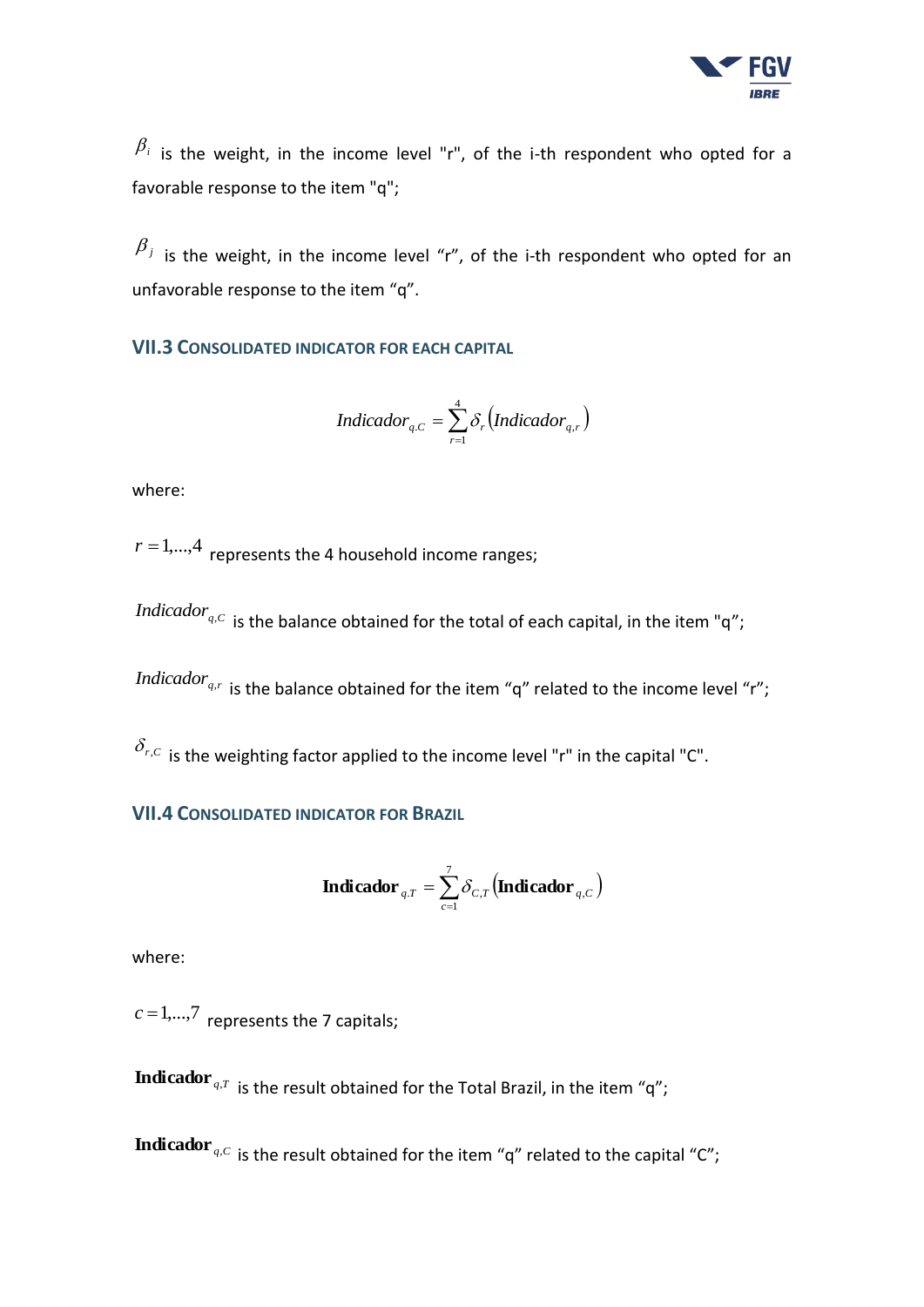

 $\delta_{c,r}$  is the weighting factor applied to the capital "C" in Brazil "T".

#### <span id="page-20-0"></span>**VII.5 ITEM WITH RESPONSE OPTIONS OF QUANTITATIVE NATURE – INFLATION**

Each survey respondent reports, in percentages, the expected inflation for the next 12 months. To calculate the mean and median for expected inflation, is applied a statistical procedure called the *Box Plot*, to eliminate *outliers*.

The definition of values to be excluded for calculating the mean and median for inflation projections by *Box Plot* method is performed in the following form:

i) for excluding extremely small values, the lower limit of the sample is determined as the limit value from the first quartile subtracted from the value of the interquartile range multiplied by 1.5;

$$
LI = Q1 - (1.5 \times IQ);
$$

Where:

LI is the lower limit determined by  $Q1 - (1.5 \times IQ)$ ;

- Q1 is the first quartile (Q1) in the data series and its limit is  $n+1$ ;
- IQ is the interquartile range given by (Q3-Q1);

ii) for excluding extremely big values, the higher limit of the sample is determined as the limit value from the third quartile added from the value of the interquartile range multiplied by 1.5.

$$
LS = Q3 + (1.5 \times IQ)
$$

Where:

LS is the higher limit determined by  $Q3 + (1.5 \times IQ)$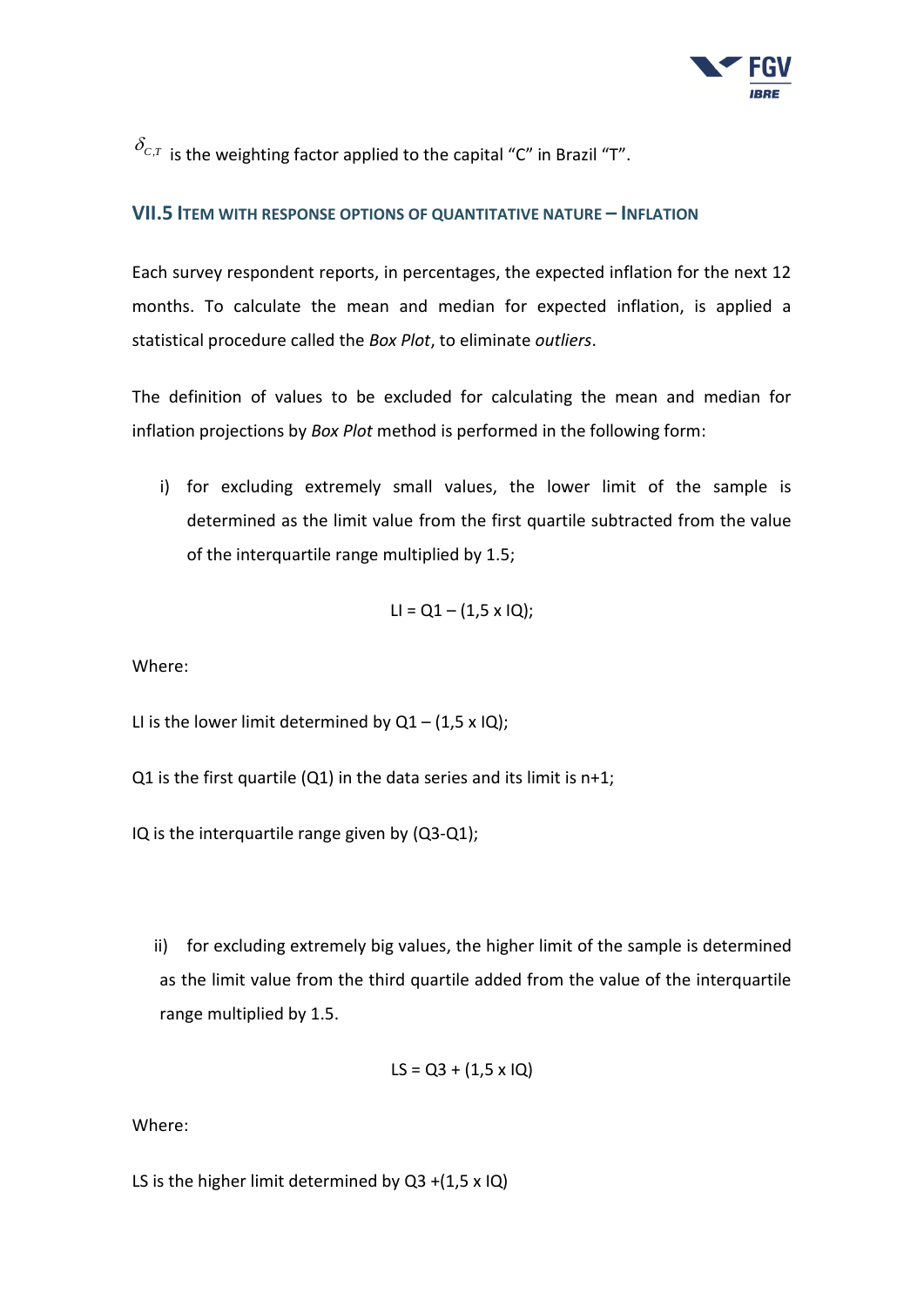

Q3 is the third quartile in the data series and its limit is 3n+1;

IQ is the interquartile range given by (Q3-Q1);

The so-called "outliers" will be the values of the series analyzed outside the range  $\left[$ *LI*,*LS* $\right]$ <sub>.</sub>

In the end the calculated mean is the arithmetic one. If x1, x2,..., xn are the data values and belong to the range [LI, LS], then we can write the mean as:

$$
x = \frac{x_1 + x_2 + \dots + x_n}{n} = \frac{\sum_{n \ i = 1} x_i}{n}
$$

The median is defined as the value that divides the data in the range [LI, LS] ordered in half.

Median 
$$
[L,LS] = \frac{n+1}{2}
$$

#### <span id="page-21-0"></span>**VII.6 CONSUMER CONFIDENCE INDEX**

The Consumer Confidence Index (CCI) is comprised of five questions from the Consumer Expectations Survey, as shown below.

- Local Economic Situation at the moment;
- Household Financial Situation at the moment;
- Local Economic Situation in the next six months;
- Financial Situation in the next six months;
- Intention to Purchase Durable Goods in the next six months.

Two of the questions are assessments on the present moment (month of performing the study) and form the Present Situation Index (PSI). All three deal with expectations about the future (next six months) and form the Expectations Index (EI).

With, q =1,....,5 representing the five items that comprise the Index;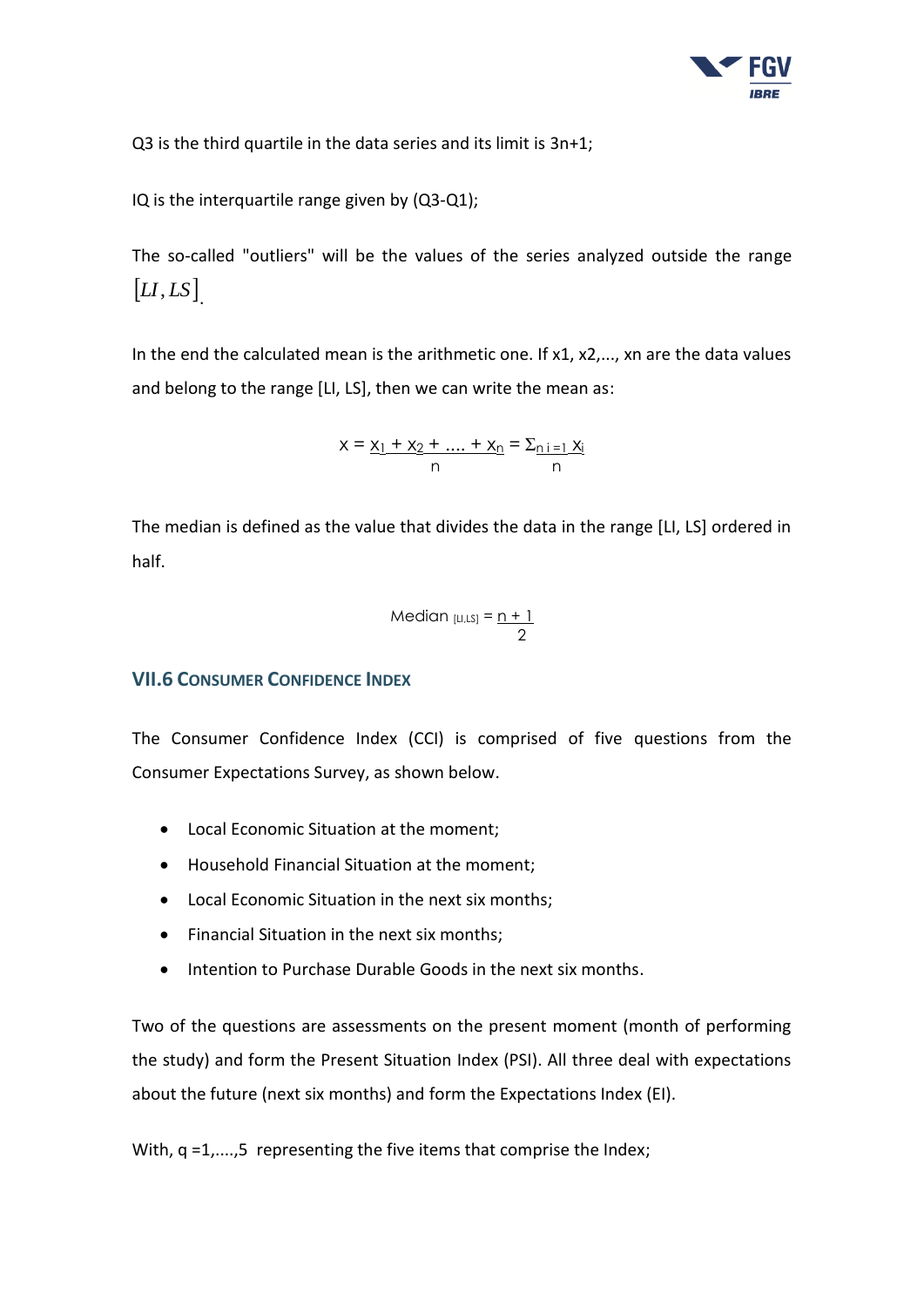

$$
ICC = \sum_{q=1}^{5} \left[ \frac{Indicador_{q,T}}{5} \right]
$$

Where:

 $\mathit{Indicador}_{q,T}$  is the indicator for each item "q" in total Brazil "T";

All five response options have the same weight in the overall result. The CCI and other synthesis indices in the study are converted to the base 100, of September 2005.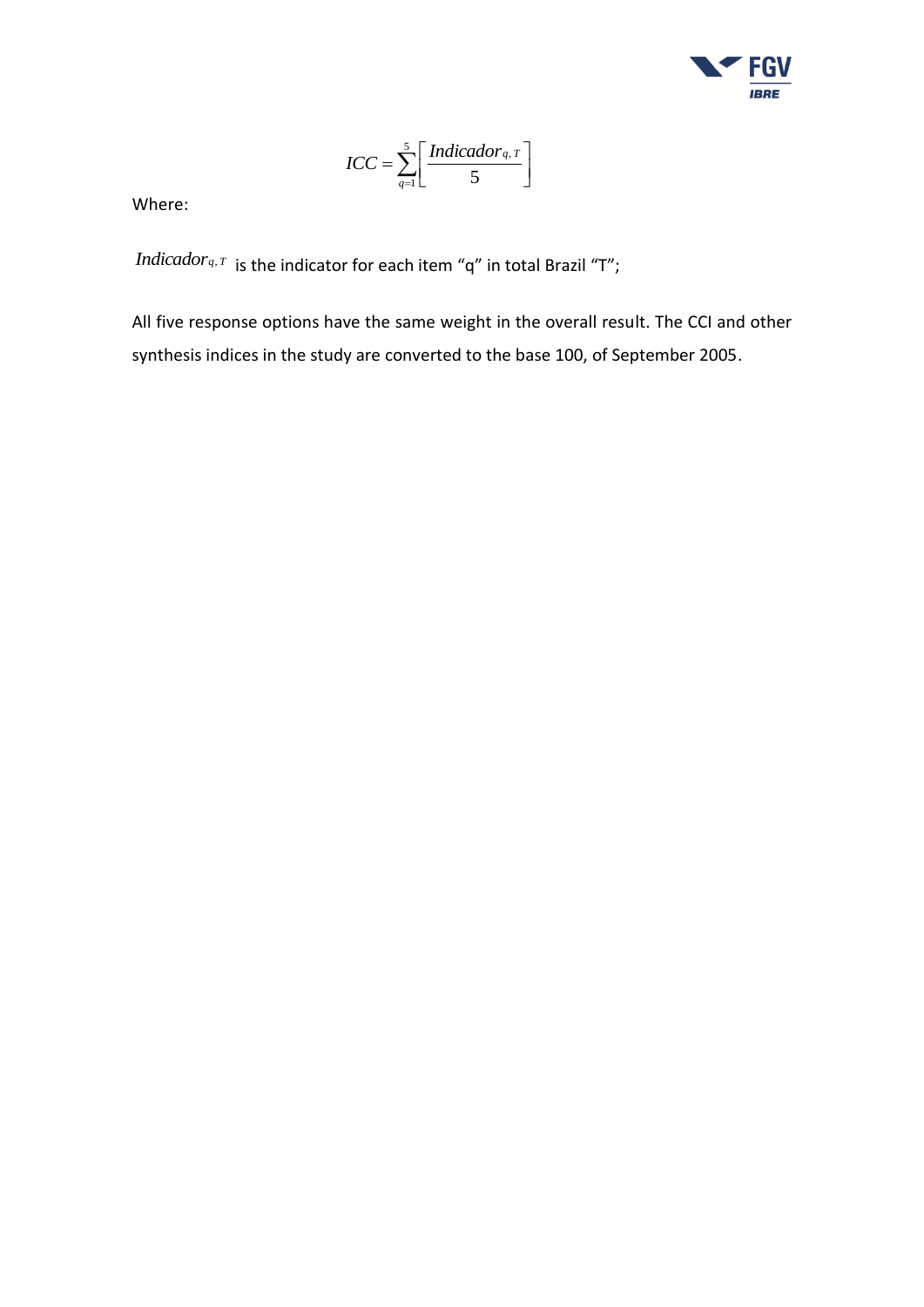

## <span id="page-23-0"></span>**VIII. SEASONAL ADJUSTMENT OF THE SERIES**

From the edition of January 2011, the adjusted series are no longer fully revised every edition of the survey, a procedure that had been adopted since February 2009 when the indicators of the Consumer Survey began to be released seasonally adjusted.

The seasonal adjustment is performed by the method of structural decomposition of time series, in which structural components not directly observed are estimated by the Kalman filter<sup>2</sup>. From January 2011, including the revision of the series between September 2005 and December 2010, the calculation began to take into account the effects of structural breaks, such as level changes and *outliers*, detected during the period. Also from this edition of the survey, seasonal factors to be used each year are estimated in January, based on the series available to that date.

The process is not performed directly for all series of the Consumer Survey. At the level of each item in the survey containing response options of a qualitative nature, are adjusted only the series corresponding to the extreme response options (forecasts of improvement/worsening, good/poor assessments). The intermediary option (normal/equal) is obtained as the residue of two parts which must, by definition, sum one hundred percent (100%). The series of Confidence (CCI), Present Situation (PSI) and Expectations (EI) Indices are adjusted directly from their respective original series, and not as a combination of previously adjusted series.

-

<sup>&</sup>lt;sup>1</sup> A basic reference is Harvey (1989): Forecasting, Structural Time-Series and the Kalman Filter, Cambridge University Press.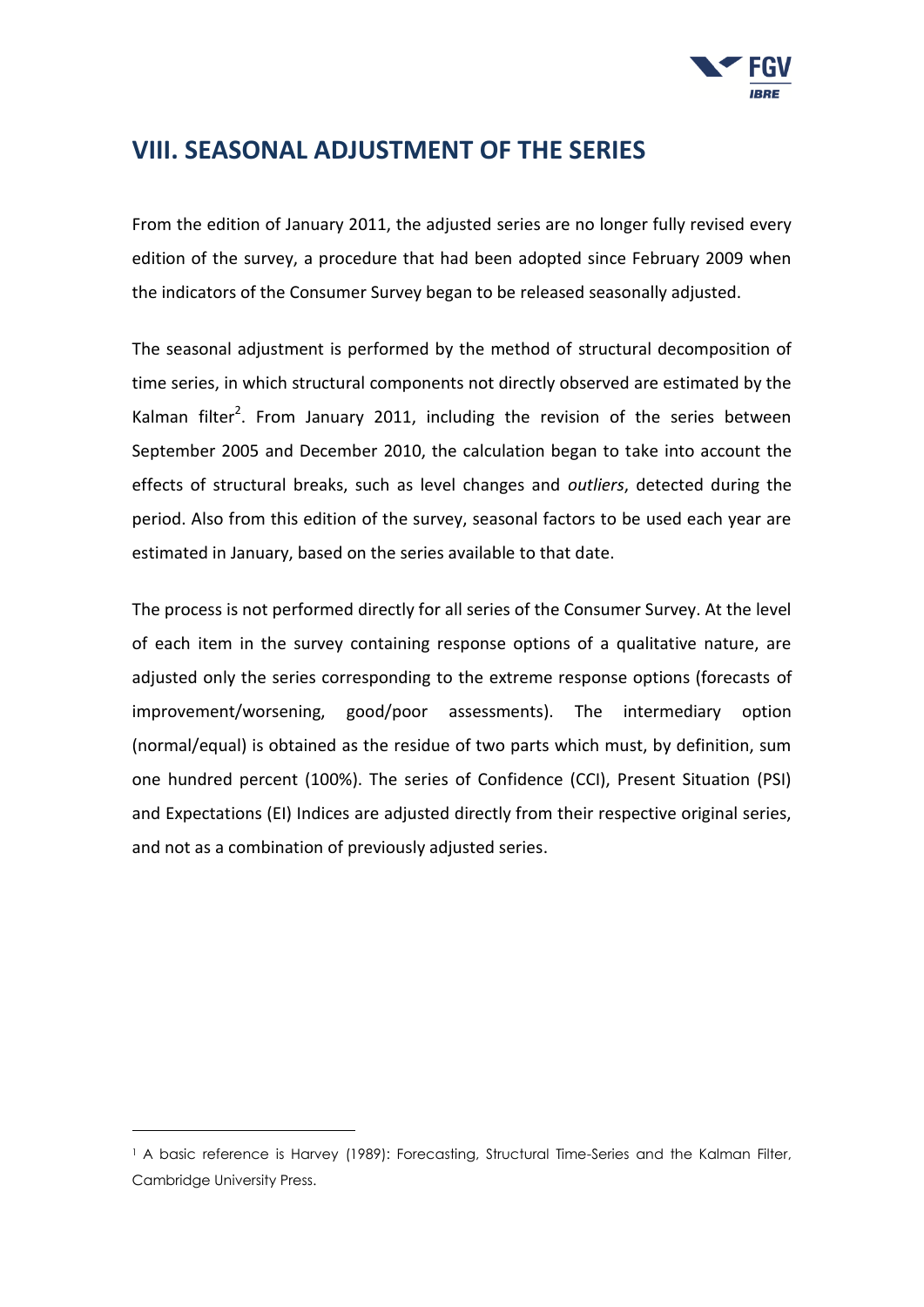

## <span id="page-24-0"></span>**IX. RELEASE OF RESULTS**

After verification and analysis of results, the FGV/IBRE releases the survey 2 business days after finishing the collection. The press release is available at 8 o'clock on the IBRE Portal (http://portalibre.fgv.br/) containing the main results of the study and at 11 hours through a press conference.

The series of the Consumer Confidence Index and its sub-indices are public and are released free of charge on the FGVDados website. Those interested in acquiring this information should contact the IBRE Service Center by phone +5521 3799-6799 or by e-mail to fgvconfianca@fgv.br.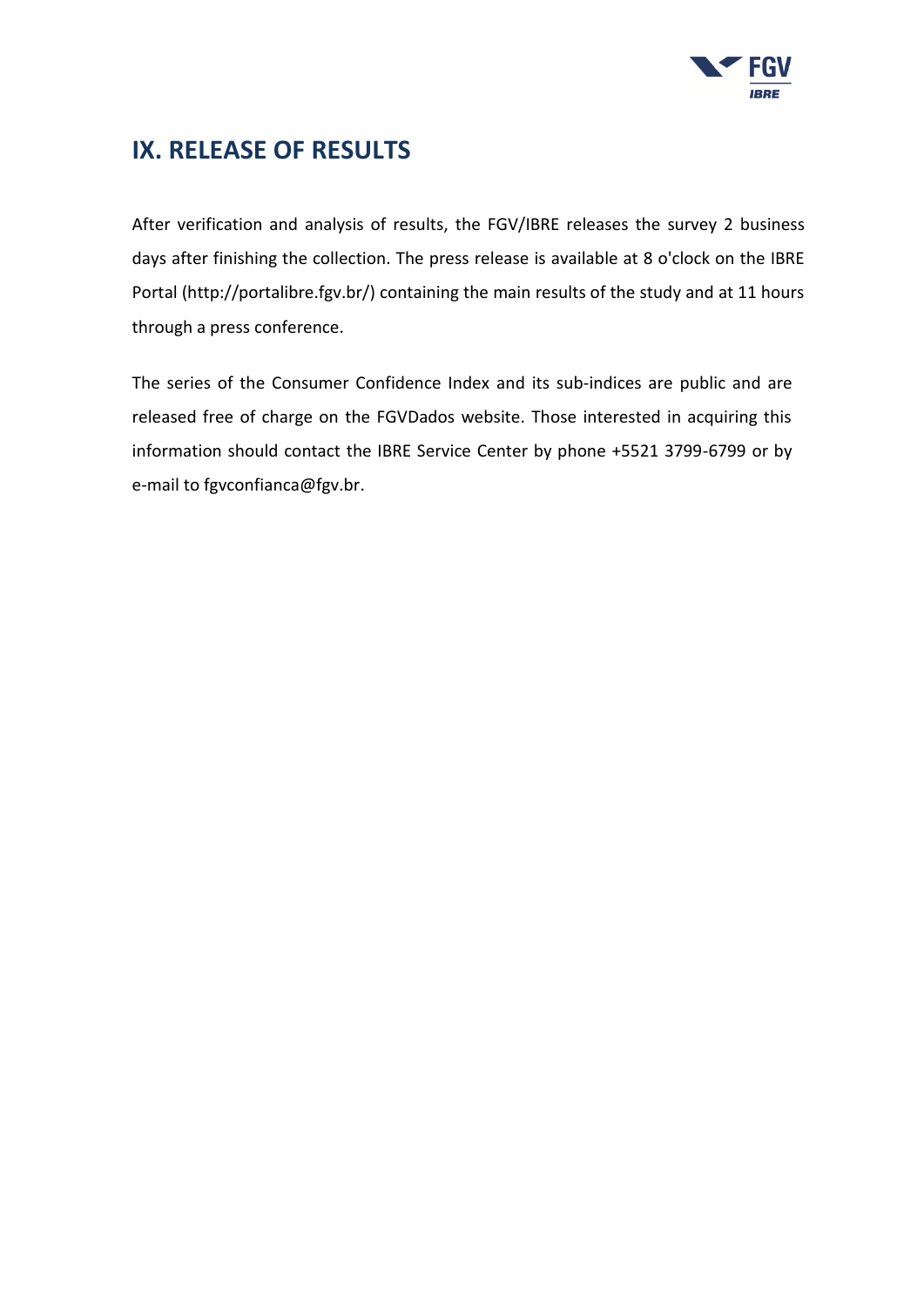

## <span id="page-25-0"></span>**APPENDIX – MONTHLY QUESTIONNAIRE**

#### <span id="page-25-1"></span>**1. BASED ON YOUR EVERYDAY, HOW DO YOU PERCEIVE THE CURRENT SITUATION OF THE ECONOMY IN YOUR CITY?**

Very good Good Normal Poor Very poor

#### <span id="page-25-2"></span>**2. IN THE NEXT SIX MONTHS, THE ECONOMIC SITUATION OF THE CITY WHERE YOU RESIDE WILL BE:**

Much better A little better Equal A little worse Much worse

#### <span id="page-25-3"></span>**3. IN YOUR OPINION, GETTING JOB TODAY IN YOUR CITY IS:**

Very easy Easy Normal Hard Very hard

#### <span id="page-25-4"></span>**4. IN THE NEXT SIX MONTHS, GETTING JOB WILL BE:**

Much easier A little easier Equal A little harder Much harder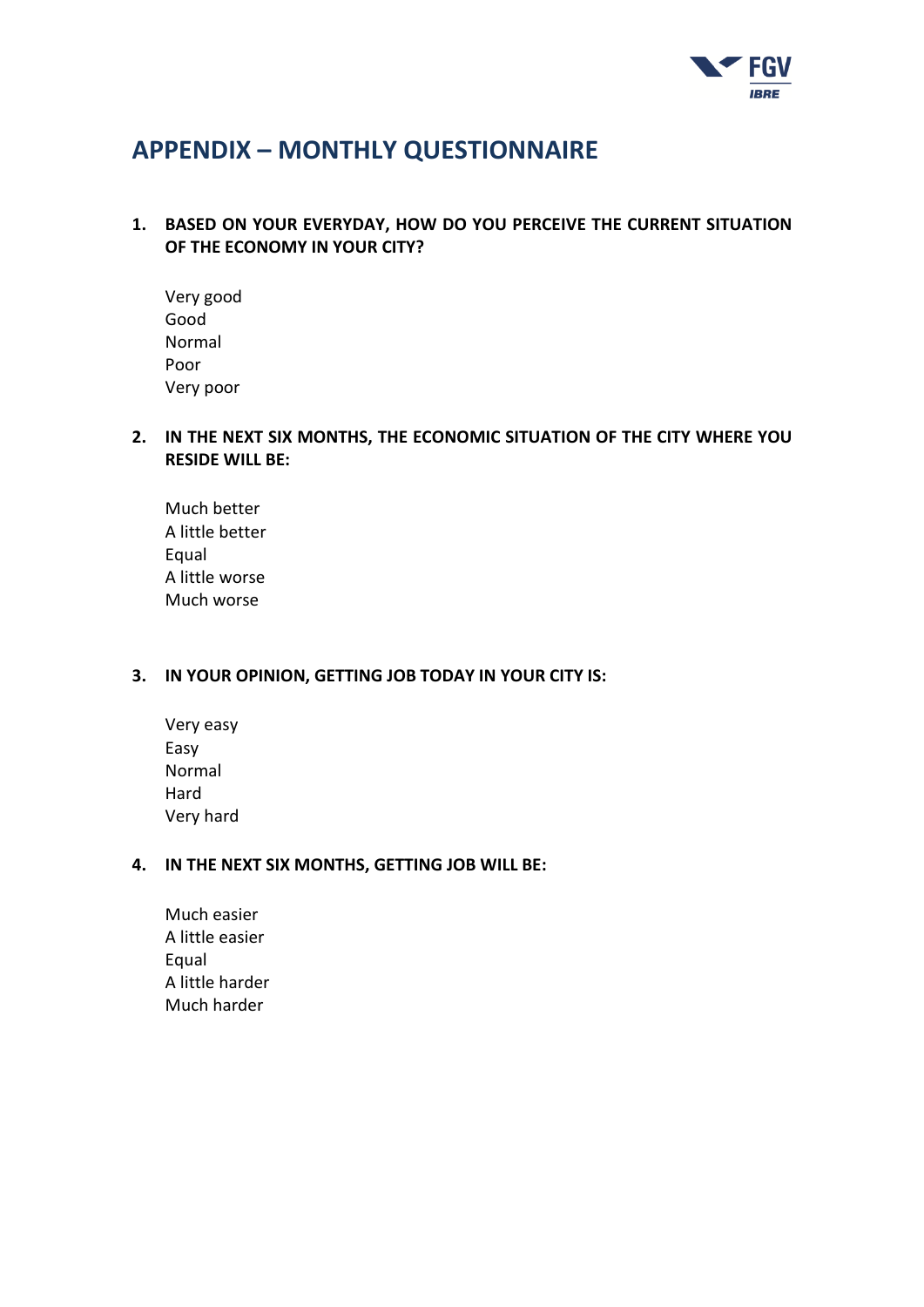

#### <span id="page-26-0"></span>**5. CURRENTLY, THE FINANCIAL SITUATION OF YOUR FAMILY IS:**

| Very good |
|-----------|
| Good      |
| Normal    |
| Poor      |
| Very poor |

#### <span id="page-26-1"></span>**6. IN THE NEXT SIX MONTHS, THE FINANCIAL SITUATION OF YOUR FAMILY WILL BE:**

Much better A little better Equal A little worse Much worse

#### <span id="page-26-2"></span>**7. COMPARING REVENUE AND EXPENDITURE, AT PRESENT YOUR FAMILY IS:**

Saving much Saving a little Balanced Indebting a little Indebting much

#### <span id="page-26-3"></span>**8. IN VIEW OF THE ECONOMIC SITUATION OF THE COUNTRY, YOU BELIEVE THAT NOW IT IS A:**

Great time for saving Good time for saving Not a good time for saving Bad time to save Do not know

#### <span id="page-26-4"></span>**9. WHICH PHRASE BETTER DESCRIBES THE FINANCIAL SITUATION OF YOUR FAMILY?**

We are saving much We are saving a little We are not saving or indebting We are using resources for savings to cover the current expenditures We are getting indebted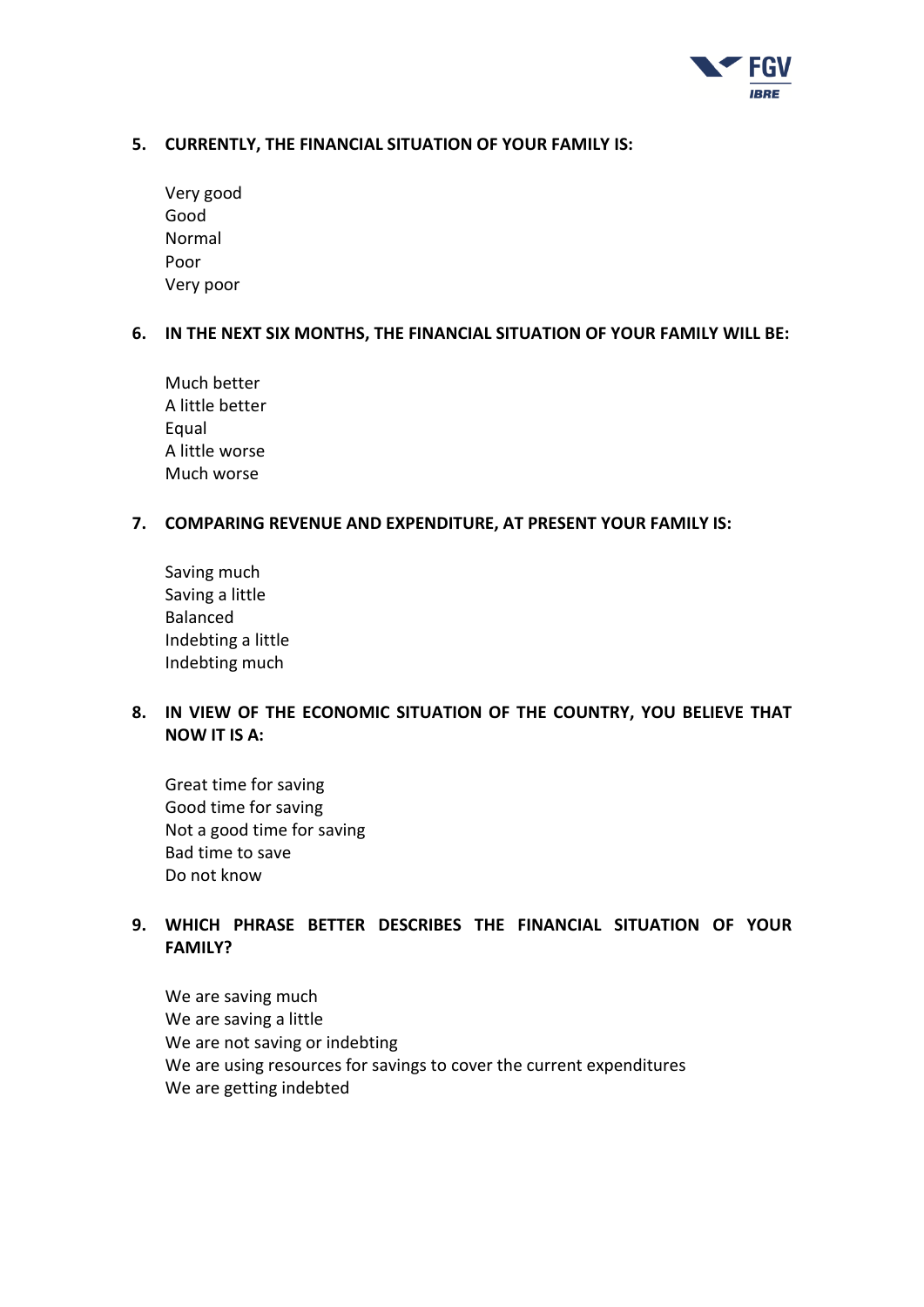

#### <span id="page-27-0"></span>**10. DO YOU INTEND TO PURCHASE ANY CONSUMER DURABLE GOOD (ELECTRO-ELECTRONIC, DOMESTIC UTILITIES OR OTHER, EXCEPT VEHICLES AND REAL ESTATE) IN THE NEXT SIX MONTHS?**

Yes Uncertain No

#### <span id="page-27-1"></span>**11. (AFFIRMATIVE CASE): WHAT KIND OF GOODS WOULD IT BE?**

| Domestic appliance  |
|---------------------|
| Electro-electronics |
| Photo & video       |
| Computers           |
| <b>Furnishings</b>  |
| Domestic utilities  |
| Other               |

#### <span id="page-27-2"></span>**12. IN THE NEXT SIX MONTHS, COMPARED TO THE LAST SIX MONTHS, YOUR EXPENSES WITH DURABLE CONSUMER GOODS (ELECTRO-ELECTRONICS, DOMESTIC UTILITIES OR OTHER) WILL BE:**

Much higher A little higher Equal A little lower Much lower

#### <span id="page-27-3"></span>**13. IN THE NEXT SIX MONTHS, DO YOU INTEND TO BUY A VEHICLE?**

| Yes       |
|-----------|
| Uncertain |
| N٥        |

#### <span id="page-27-4"></span>**14. (AFFIRMATIVE CASE) THE VEHICLE WILL BE:**

New Used Don't know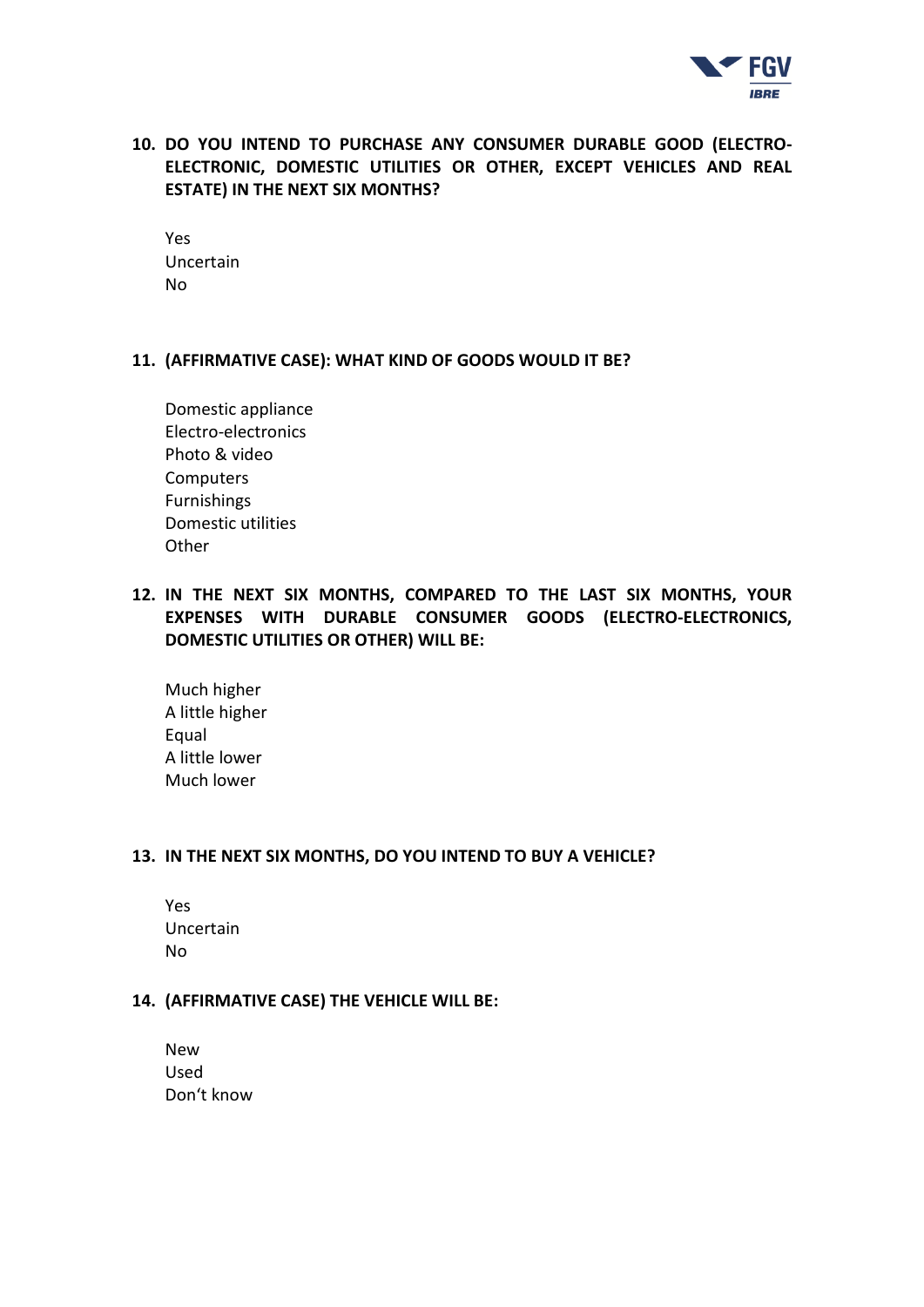

#### <span id="page-28-0"></span>**15. IN THE NEXT SIX MONTHS, DO YOU INTEND TO BUY RESIDENTIAL PROPERTY?**

| Yes       |
|-----------|
| Uncertain |
| No        |

#### <span id="page-28-1"></span>**16. (AFFIRMATIVE CASE) THE PROPERTY WILL BE:**

| New        |  |
|------------|--|
| Used       |  |
| Don't know |  |

<span id="page-28-2"></span>**17. IN THE NEXT SIX MONTHS, DO YOU INTEND TO REPAIR A RESIDENTIAL PROPERTY?**

| Yes       |
|-----------|
| Uncertain |
| N٥        |

#### <span id="page-28-3"></span>**18. IN THE NEXT SIX MONTHS, DO YOU INTEND TO TRAVEL ON VACATIONS?**

| Yes       |
|-----------|
| Uncertain |
| N٥        |

#### <span id="page-28-4"></span>**19. (AFFIRMATIVE CASE): THE VACATION TRAVEL YOU PLAN WILL BE:**

Within the country Outside the country Don't know

#### <span id="page-28-5"></span>**20. (IF THE TRAVEL IS WITHIN THE COUNTRY) IT WILL BE:**

Within the state Other region

#### <span id="page-28-6"></span>**21. (IF THE TRAVEL IS TO ANOTHER REGION) IT WILL BE TO:**

North Northeast Midwest Southeast South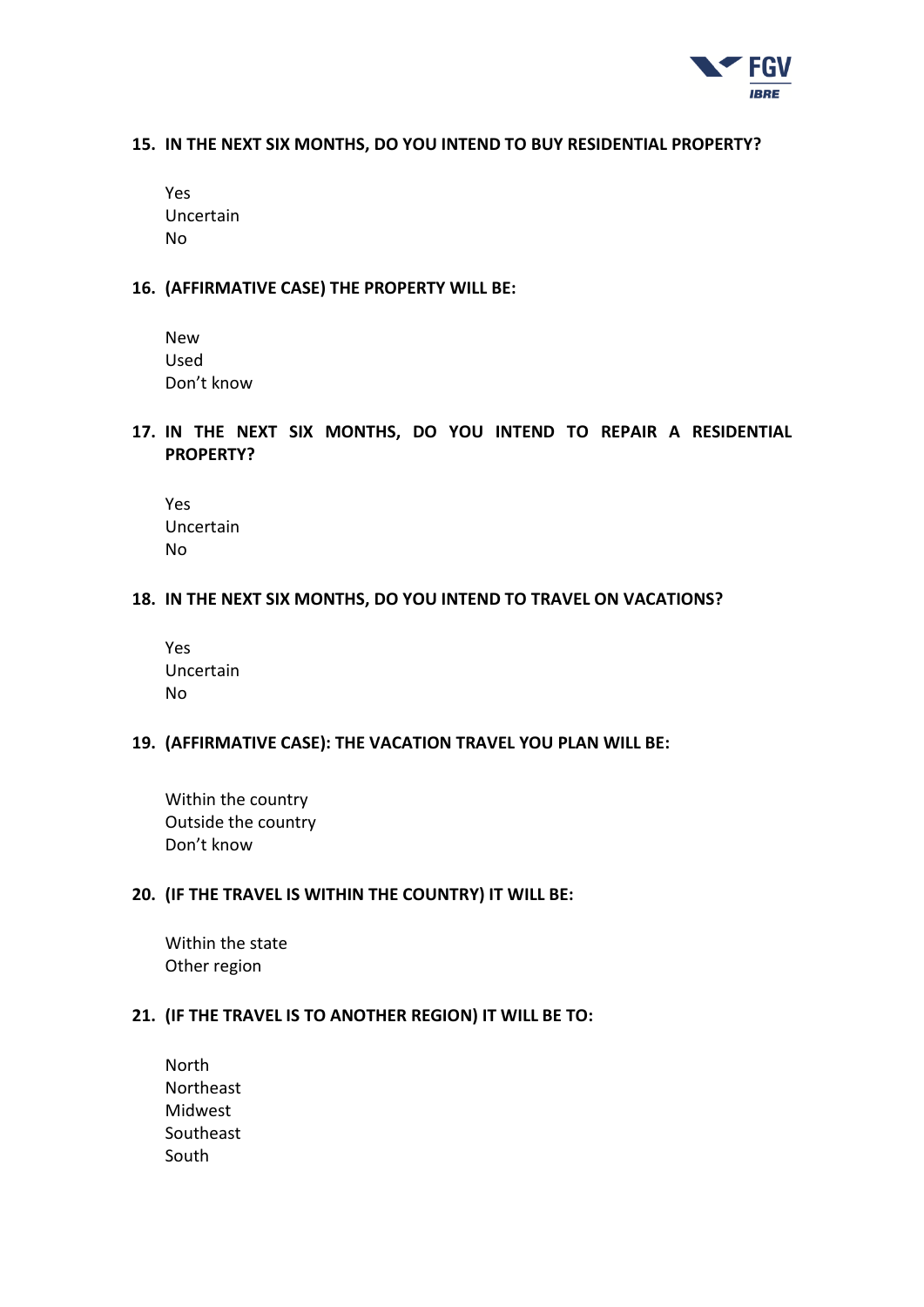

#### <span id="page-29-0"></span>**22. WHAT WILL BE THE MEANS OF TRANSPORT USED?**

Vehicle Air Plane Bus Other/ Don't know

#### <span id="page-29-1"></span>**23. DO YOU INTEND TO TRAVEL:**

Alone Accompanied

#### <span id="page-29-2"></span>**24. (IF YOU RESPONDED ACCOMPANIED), THE TRAVEL WILL BE WITH:**

Spouse Children Other relatives Friends Fellow Worker or student Other

#### <span id="page-29-3"></span>**25. WHERE WILL YOU STAY?**

Hotel/inn Own Residence Rented Residence Relatives and/or friends home **Other** 

#### <span id="page-29-4"></span>**26. IN YOUR OPINION, HOW MUCH WILL BE THE BRAZILIAN INFLATION OVER THE NEXT 12 MONTHS? \_\_\_\_\_\_\_\_\_%**

#### <span id="page-29-5"></span>**27. IN YOUR OPINION, IN THE NEXT SIX MONTHS THE RATE OF INTEREST WILL**

Rise Maintain Drop